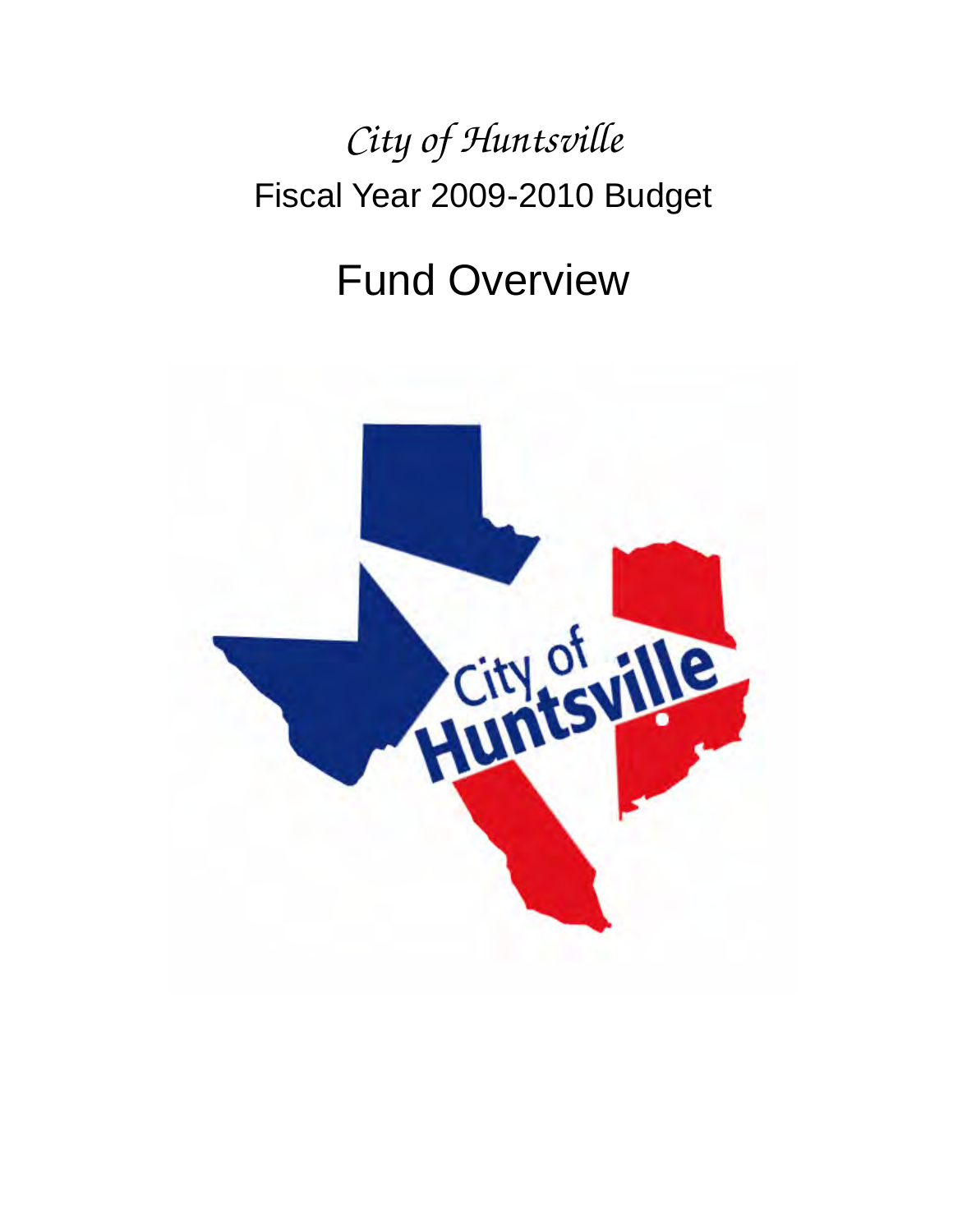# *Description of Funds*

## *Fund Balances*

Fund Balance is defined as unreserved current assets less inventory and on-going receivables (ex. utility billing, sales tax) minus current liabilities payable from these assets. An adequate fund balance is necessary to pay expenditures caused by unforeseen emergencies or for shortfalls caused by revenue declines and to eliminate any short-term borrowing for cash flow purposes. In accordance with the City of Huntsville's Fiscal and Budgetary Policies, the fund balance reserve for all funds, excluding certain funds such as Special Revenue Funds, Internal Service Funds, and Capital Projects Funds, must be maintained at a minimum amount of 16.67% of the annual budget (excluding transfers to capital projects) for each fund and are maintained at 25% for budget projections to assume two months emergency and cash flow revenues throughout the year. Fund balance reserves are not used to support on-going operating expenditures. Fund Balance may be used for one time capital expenditures if surplus balances remain after all fund allocations are made.

# *General Fund*

The General Fund is the City's primary operating fund. The General Fund is used to account for all financial transactions of the general government expect for those required to be accounted for in another fund. The principal sources of revenue of the General Fund are property taxes, sales taxes, municipal court fines, and administrative cost reimbursements from other funds. Expenditures in the General Fund are for general government, public safety, public services, parks and recreation, and other community services.

The FY 2009-10 total General Fund budget excluding transfers is \$16,378,269. The General Fund has a projected ending fund balance for FY 2009-10 of \$4,489,735 after transfer to capital projects of \$1,194,699. This marks the fourth consecutive year the General Fund has a budgeted surplus with expected revenues exceeding planned expenditures.

Included in the 2009-10 Annual Budget are additions of and enhancements to programs, and efforts that respond directly to the citizens of Huntsville's interest as expressed through the Huntsville Horizon Comprehensive Plan and the 2009 City Council Strategic Plan. Two additional police patrol officers positions and related equipment are included in the General Fund budget. The FY 2009-10 General Fund budget also includes funding for an upgrade of the part-time Aquatic Center manager to full-time.

The FY 2009-10 budget does not include a cost of living adjustment (COLA); however, a new system for pay increases will be implemented to ensure employees are compensated in a fair and equitable manner. The gas and oil budget for FY 2009- 10 has been budgeted based on our trend data and fuel projections from the US Department of Energy. Average quarterly gallons usage was calculated for each division and multiplied by the projected quarterly price for FY 2009-10. The electricity budget for FY 2009-10 has been budgeted based on our trend data and information obtained from Entergy, our electric provider. Average quarterly kilowatt usage and demand usage was calculated for each electricity account and multiplied by the appropriate Entergy Rate Structure.

The rising cost of healthcare has a significant effect on the City of Huntsville's operating budget. Increases in revenue sources such as sales and property taxes have provided for this and other necessary expense increases and has allowed the City of Huntsville to incorporate new and enhanced services.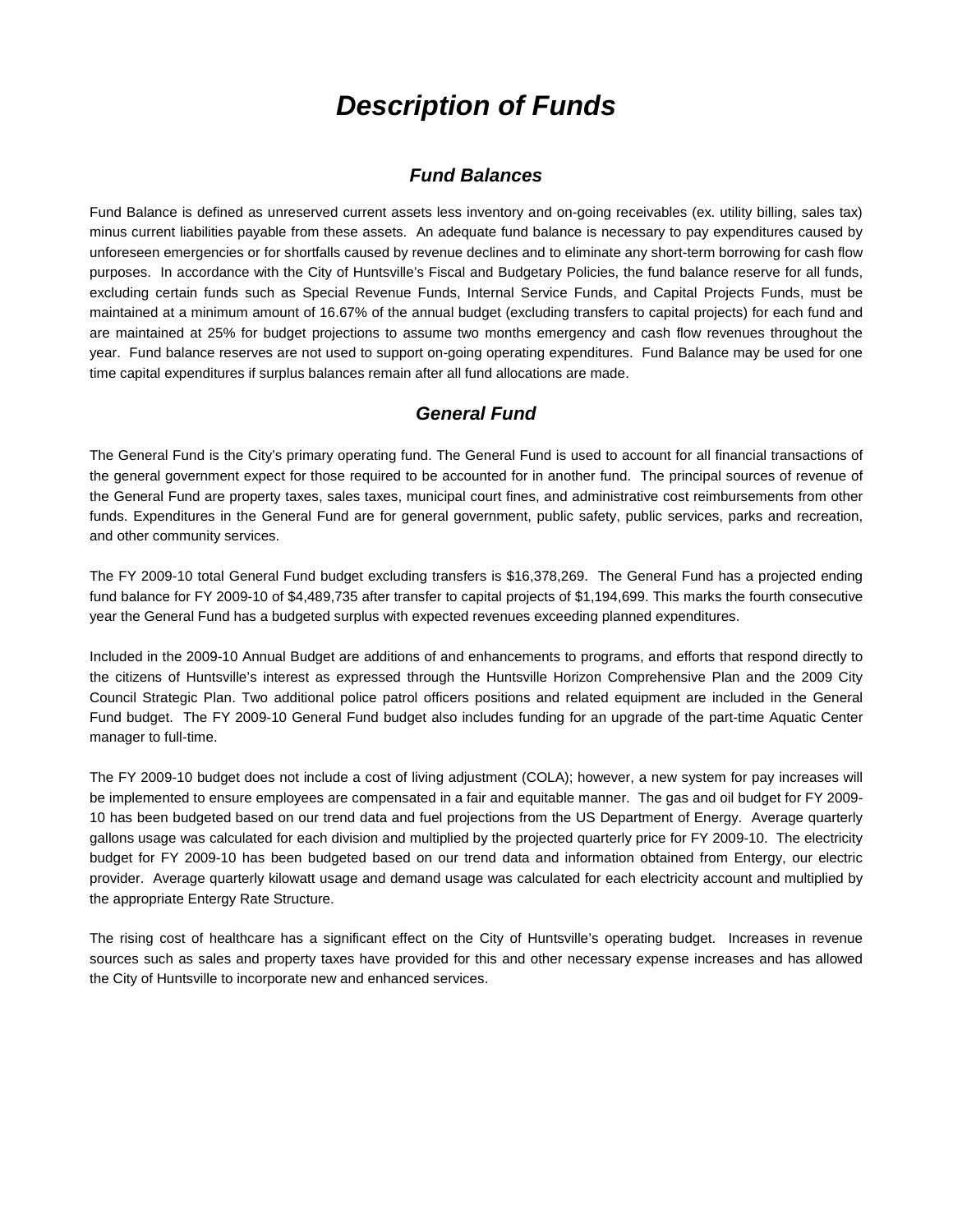# *General Debt Service Fund*

The General Debt Service Fund accounts for the financial resources accumulated for the payment of principal, interest and related costs on long-term debt paid primarily from taxes levied by the City.

The FY 2009-10 total General Debt Service Fund budget excluding transfers is \$1,828,868. The General Debt Service Fund has a projected ending fund balance for FY 2009-10 of \$103,204. The reserves of the Debt Service Fund may only be used for the payment of debt.

# *Water Fund*

The Water Fund is an enterprise fund used to account for the cost of providing water service to the community. The primary source of revenue for the Water Fund is water service charges. Water operations consist of production, distribution, capital construction, and utility billing.

The FY 2009-10 total Water Fund budget excluding transfers is \$10,726,228. The Water Fund has a projected ending fund balance for FY 2009-10 of \$2,378,893 after transfers to capital projects of \$755,945.

The FY 2009-10 Water Fund budget includes funding for SCADA maintenance and repairs at lift stations, a utility rate study, and an increase in the Trinity River Authority Water Plant operation costs.

# *Wastewater Fund*

The Wastewater Fund is an enterprise fund used to account for the cost of providing wastewater collection and treatment service to the community. The primary source of revenue for the Wastewater Fund is wastewater service charges. Wastewater operations consist of collection, treatment, and environmental services.

The FY 2009-10 total Wastewater Fund budget excluding transfers is \$7,450,626. The Wastewater Fund has a projected ending fund balance for FY 2009-10 of \$1,501,196 after transfers to capital projects of \$892,473.

The FY 2009-10 Wastewater Fund budget includes funding for SCADA maintenance and repair at lift stations, replacement and repair of all pumps at 28 lift stations and wastewater treatment plants, and replacement of chlorine equipment. Additional sewer line maintenance funding has been included to help address the problems of inflow and infiltration in our wastewater system.

# *Solid Waste Fund*

The Solid Waste Fund is an enterprise fund used to for the cost of providing solid waste collection and disposal service to the community. The City of Huntsville operates a transfer station facility and transfers solid waste to the Polk County Solid Waste Management Center for disposal. The primary source of revenue for the Solid Waste Fund is solid waste user fees. Solid Waste operations consist of collection, disposal, and recycling.

The FY 2009-10 total Solid Waste Fund budget excluding transfers is \$3,755,509. The Solid Waste Fund has a projected ending fund balance for FY 2009-10 of \$694,379 after transfers to capital projects of \$182,000.

Included in the FY 2009-10 Solid Waste Fund budget is funding for the commercial dumpsters and roll-offs for the expansion of commercial services.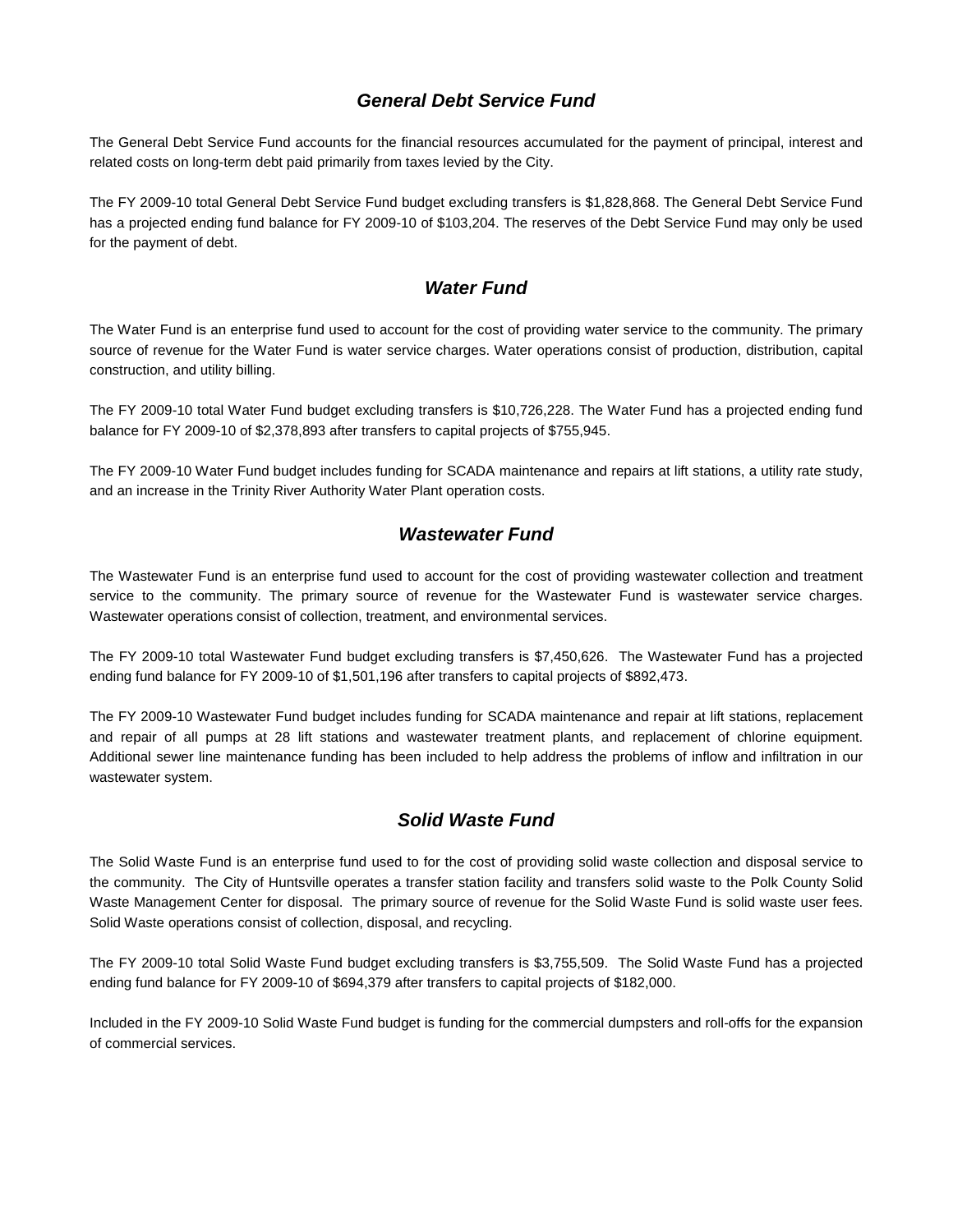# *Street Special Revenue Fund*

The Street Special Revenue Fund is used to account for the costs of street maintenance and repair with revenue received from utility franchise fees and use of right-of-way fees. Any difference between budgeted expenditures and expected revenues is funded through a transfer from the General Fund.

The FY 2009-10 total Street Fund budget, excluding transfers, is \$3,138,231. The Street Fund has a projected ending fund balance for FY 2009-10 of \$605,626. There are no transfers to capital scheduled.

# *Other Special Revenue Funds*

Special Revenue Funds are used to account for revenues either legally obligated for a special purpose, conditions of a grant, or funds designated by Council to be used for a specific purpose. The use of special revenue funds allows for a clearer picture of dedicated or special purpose revenues.

The **Court Security and Court Technology Special Revenue Funds** are used to account for the municipal court security and technology fees authorized by the Texas Code of Criminal Procedures. The code authorizes a municipality to require a defendant convicted of a misdemeanor offense in the municipal court, to pay a \$3.00 security fee and up to a \$4.00 technology fee as a cost of court. The revenue from these fees can only be used for purposes outlined in Articles 102.017 and 102.0172 of the Texas Code of Criminal Procedure.

The **Airport Special Revenue Fund** is used to account for the costs of airport maintenance and grants with revenue collected from the operator of the airport whose contract requires a fee be paid based on gallons of aviation fuel sold at the airport. Any difference between budgeted expenditures and expected revenues is funded through a transfer from the General Fund.

The **Library Special Revenue Fund** is used to account for grants received for library related purposes.

The **Police Forfeiture Special Revenue Fund** retains money for police participation in drug forfeitures to be used for law enforcement purposes.

The **School Resource Officer Special Revenue Fund** is used to account for police security services provided by the Huntsville Police Department to Huntsville Independent School District (HISD) with revenues received through a contract with HISD.

The **Public Safety Grants Special Revenue Fund** is used to account for grants received for public safety related purposes.

The **Visitor and Arts Center Special Revenue Fund** is used to account for the operation and programs of the Visitors Center and Wynne Home Arts Center with revenue received from the arts and tourism portion of the hotel/motel tax and transfers from General Fund.

The **Hotel/Motel Tax Funds** are used to account for the revenues generated from the 7% hotel/motel occupancy tax. The tax is allocated as follows: 3% for tourism; 3% for debt and operations of a visitors center; and 1% for arts (accounted for in the Arts Center Special Revenue Fund).

# *Internal Service Funds*

Internal service funds account for services furnished by a designated program to other programs within the City. The City of Huntsville uses Internal Service Funds (ISF) to accumulate funds for the replacement of equipment and to account for the cost of providing medical insurance coverage to City departments.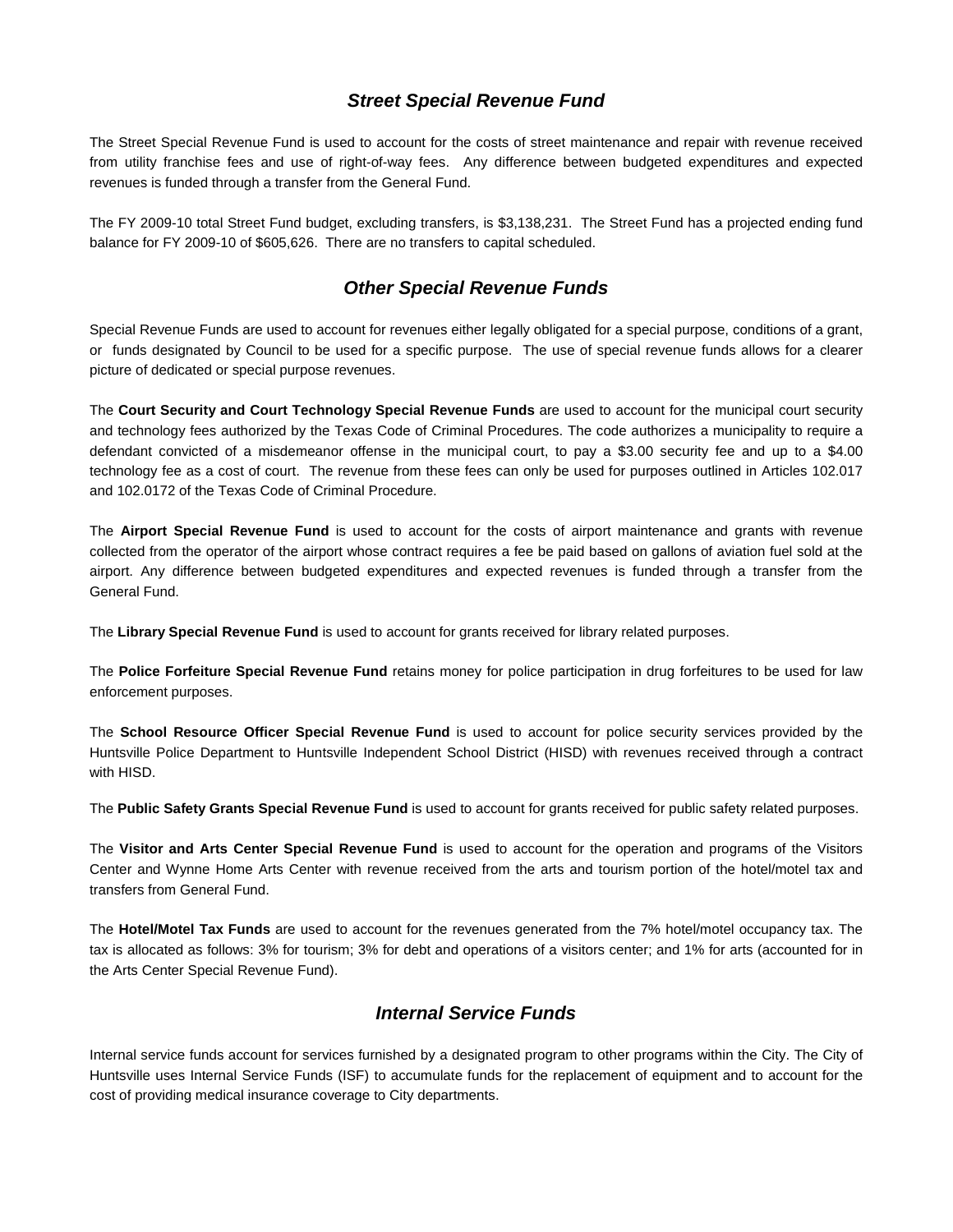The **Medical Insurance Internal Service Fund** is used to account for the City of Huntsville's self funded medical insurance program. Other operating funds pay into the fund for coverage for full-time employees. Dependent coverage is provided at a cost to the employee. The Medical Insurance Fund disperses claims and administration fees for health, dental, vision, and life insurance.

The **Equipment Replacement Fund and Computer Replacement Fund** provide fleet, capital equipment, and computer equipment replacements for the City of Huntsville. User divisions are charged an annual lease fee, based on the useful life and anticipated replacement cost for assets assigned to the division. The replacement funds then purchase replacement equipment as scheduled and/or as conditions warrant.

# *Permanent Funds*

Permanent funds are used to report resources that are legally restricted to the extent that only interest earnings, not principal, may be used for purposes that support City programs. The City of Huntsville has two permanent funds, the **Cemetery Endowment Fund** and the **Library Endowment Fund**.

# *Capital Project Funds*

Capital improvement projects are budgeted for the length of the project. All City revenue sources are funded at the time of budget passage. General capital projects include parks, general government facilities, fire stations, and the aquatic center. Street projects are accounted for as general capital projects. Enterprise Fund projects are accounted for separately but are accounted for in the City's annual report (CAFR) in their respective enterprise funds: water, wastewater, or solid waste.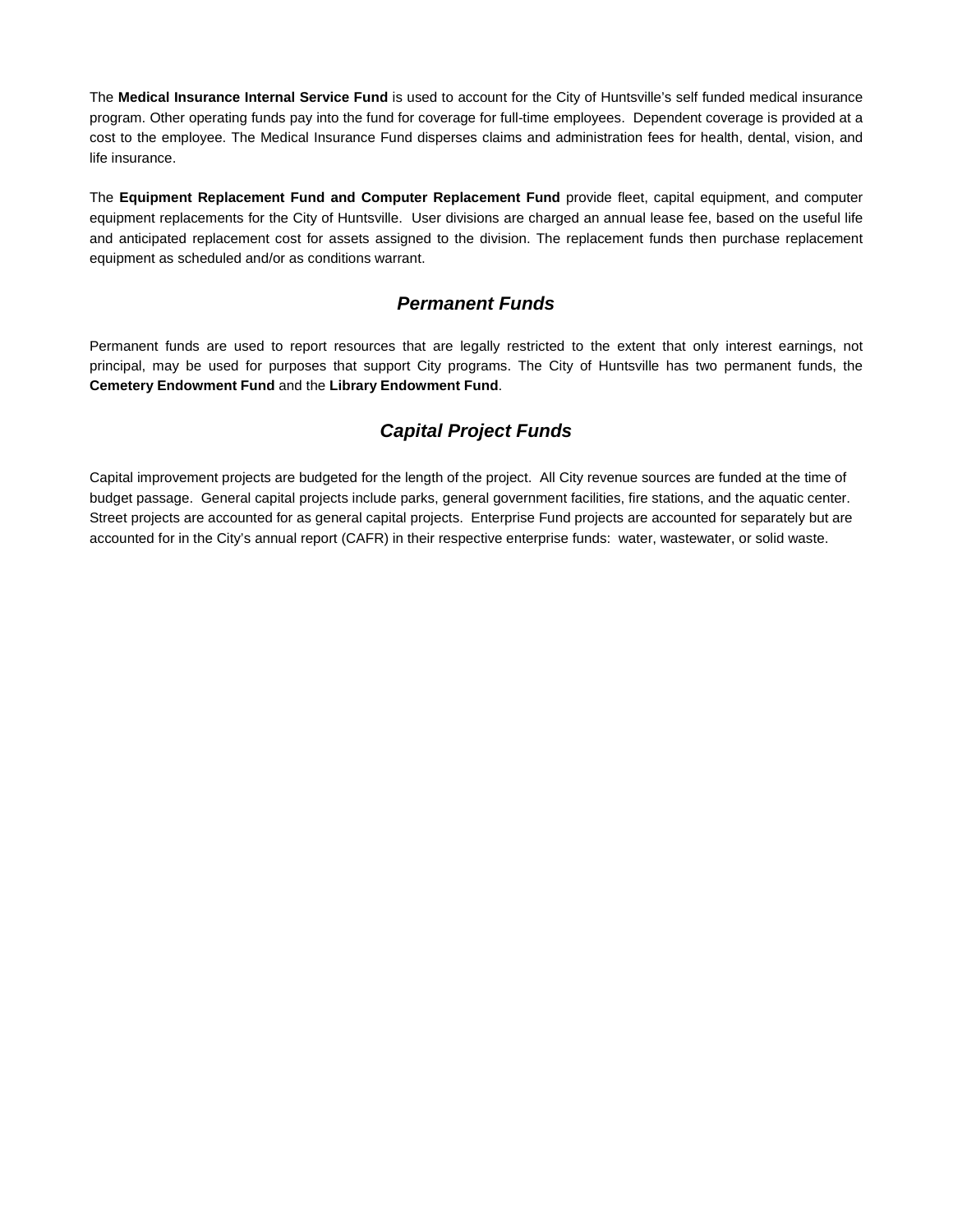### City of Huntsville Fund Balances

| <b>Beg Fund Balance</b>       | <b>Beginning</b><br><b>Fund Balance</b> | 2009-10<br><b>Revenues</b> | <b>Admin</b><br><b>Reimb In</b> | <b>Trans</b><br>In. | Right-of-way<br><b>Maint</b> | 2009-10<br><b>Expenses</b> | <b>Admin</b><br><b>Reimb Out</b> | Right-of-way<br><b>Maint</b> | <b>Trans</b><br>Out | <b>End Fund</b><br><b>Balance</b> | <b>Unallocated</b> | <b>Trans to</b><br>Capital | <b>Unallocated</b><br>% |
|-------------------------------|-----------------------------------------|----------------------------|---------------------------------|---------------------|------------------------------|----------------------------|----------------------------------|------------------------------|---------------------|-----------------------------------|--------------------|----------------------------|-------------------------|
|                               |                                         |                            |                                 |                     |                              |                            |                                  |                              |                     |                                   |                    |                            |                         |
| 101 General                   | 5,944,761                               | 11,374,793                 | 5,272,643                       | 317,515             |                              | 16,378,269                 |                                  |                              | 847,009             | 5,684,434                         | 4,489,735          | 1,194,699                  | 26%                     |
| <b>Debt Service Fund</b>      |                                         |                            |                                 |                     |                              |                            |                                  |                              |                     |                                   |                    |                            |                         |
| 116 Debt Service              | 30,956                                  | 2,059,978                  |                                 |                     |                              | 1.828.868                  |                                  |                              | 158.862             | 103,204                           | 103.204            |                            |                         |
| <b>Enterprise Funds</b>       |                                         |                            |                                 |                     |                              |                            |                                  |                              |                     |                                   |                    |                            |                         |
| 220 Water                     | 3,208,183                               | 10,483,674                 | 358,512                         |                     |                              | 7,932,660                  | 2,426,639                        | 366,929                      | 189,303             | 3,134,838                         | 2,378,893          | 755,945                    | 22%                     |
| 221 Wastewater                | 2,020,731                               | 8,287,940                  | 64,138                          |                     |                              | 5,143,155                  | 2,017,393                        | 290,078                      | 528,514             | 2,393,669                         | .501,196           | 892,473                    | 19%                     |
| 224 Solid Waste               | 842,061                                 | 4,225,428                  |                                 |                     |                              | 2,882,609                  | 725,010                          | 147,890                      | 435,601             | 876,379                           | 694,379            | 182,000                    | 17%                     |
| <b>Internal Service Funds</b> |                                         |                            |                                 |                     |                              |                            |                                  |                              |                     |                                   |                    |                            |                         |
| 302 Medical Insurance         | 1.527.603                               | 3.285.615                  |                                 | 300.000             |                              | 3.302.542                  |                                  |                              |                     | 1.810.676                         | .810.676           |                            |                         |
| 306 Capital Equipment         | 1,170,312                               | 12,156                     |                                 | 941,046             |                              | 899,641                    |                                  |                              |                     | 1,223,873                         | 1,223,873          |                            |                         |
| 309 Computer Equipment        | 13,387                                  | 75,866                     |                                 | 331,298             |                              | 344,648                    |                                  |                              |                     | 75,903                            | 75,903             |                            |                         |
| <b>Endowment Funds</b>        |                                         |                            |                                 |                     |                              |                            |                                  |                              |                     |                                   |                    |                            |                         |
| 418 Library                   | 105,201                                 | 1,781                      |                                 |                     |                              |                            |                                  |                              |                     | 106,982                           | 106,982            |                            |                         |
| 461 Oakwood Cemeterv          | 357,705                                 | 6.057                      |                                 |                     |                              |                            |                                  |                              | 6.057               | 357.705                           | 357.705            |                            |                         |
| <b>Special Revenue Funds</b>  |                                         |                            |                                 |                     |                              |                            |                                  |                              |                     |                                   |                    |                            |                         |
| 601 Court Security            |                                         | 14,520                     |                                 | 56,654              |                              | 69,992                     |                                  |                              |                     | 1,182                             | 1.182              |                            |                         |
| 602 Court Technology          | 99,994                                  | 19,820                     |                                 |                     |                              | 10,000                     |                                  |                              |                     | 109,814                           | 109,814            |                            |                         |
| 603 Street                    | 818,531                                 | 1,918,166                  |                                 | 397,499             | 804,897                      | 2,611,980                  | 526,251                          |                              | 195,236             | 605,626                           | 652,995            |                            | 20%                     |
| 609 Airport                   | 7,765                                   | 1,285                      |                                 | 5,572               |                              | 14,622                     |                                  |                              |                     |                                   |                    |                            |                         |
| 610 Library                   | 43,163                                  | 17,364                     |                                 |                     |                              | 17,850                     |                                  |                              |                     | 42,677                            | 42,677             |                            |                         |
| 611 Police Forfeiture         | 44,619                                  | 2,706                      |                                 |                     |                              |                            |                                  |                              |                     | 47,325                            | 47,325             |                            |                         |
| 612 School Resource Officers  |                                         | 400.020                    |                                 | 99.977              |                              | 488.886                    |                                  |                              | 11,000              | 111                               | 111                |                            |                         |
| <b>614 Police Grants</b>      | 55,381                                  | 921                        |                                 |                     |                              |                            |                                  |                              |                     | 56,302                            | 56,302             |                            |                         |
| 618 Visitor & Arts Center     | 61,149                                  | 94,258                     |                                 | 80,579              |                              | 233,039                    |                                  |                              | 2,947               |                                   |                    |                            |                         |
| 625 Huntsville Beautification | 13,019                                  | 3,272                      |                                 |                     |                              | 9,000                      |                                  |                              |                     | 7,291                             | 7,291              |                            |                         |
| 665 Statue Paver              | 29,709                                  | 3,619                      |                                 |                     |                              | 6,500                      |                                  |                              |                     | 26,828                            | 26,828             |                            |                         |
| <b>Hotel/Motel Tax Funds</b>  |                                         |                            |                                 |                     |                              |                            |                                  |                              |                     |                                   |                    |                            |                         |
| 663 Tourism & Visitors Center | 585,139                                 | 456,515                    |                                 |                     |                              | 361.901                    |                                  |                              | 155,611             | 524,142                           | 524,142            |                            |                         |
| <b>TOTALS</b>                 | 16,979,369                              | 42,745,754                 | 5,695,293                       | 2,530,140           | 804,897                      | 42,536,162                 | 5,695,293                        | 804,897                      | 2,530,140           | 17,188,961                        | 14,211,213         | 3,025,117                  |                         |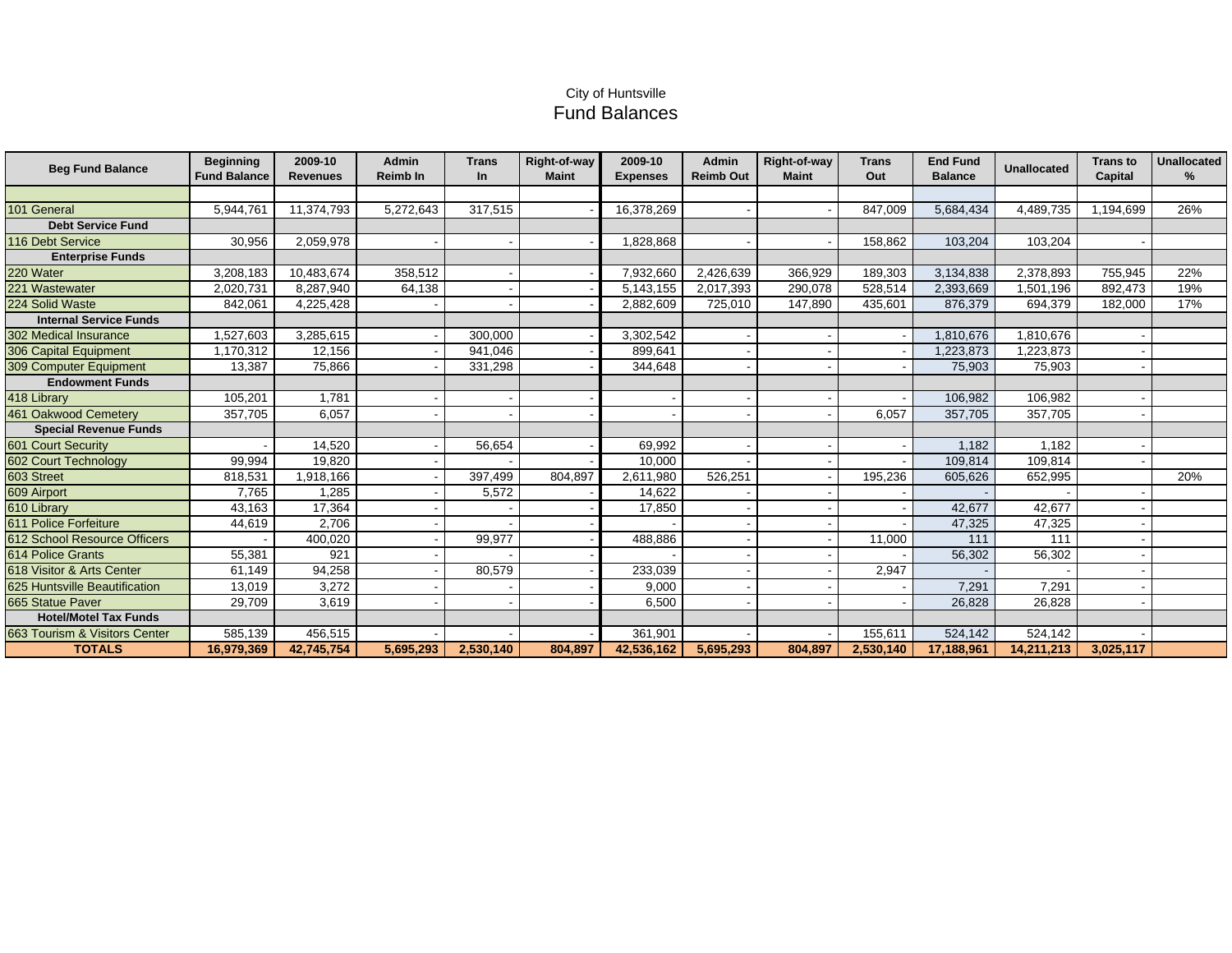# *City of Huntsville* FY 2009-10 Summary of Revenues by Fund

Percent of Budget



|                                                 | 08-09<br><b>Amended</b><br><b>Budget</b> | 08-09<br><b>Estimated</b> | $09-10$<br><b>Adopted</b><br><b>Budget</b> | 09 vs 10<br><b>Budget</b> | $\%$<br>Change |
|-------------------------------------------------|------------------------------------------|---------------------------|--------------------------------------------|---------------------------|----------------|
| 101 General Fund                                | 16,329,014                               | 16,240,299                | 16,964,951                                 | 635,937                   | 3.89%          |
| 116 Debt Service Fund                           | 8,481,500                                | 2,201,000                 | 2,059,978                                  | (6,421,522)               | (75.71%)       |
| 220 Water Fund                                  | 10,589,018                               | 10,947,011                | 10,842,186                                 | 253,168                   | 2.39%          |
| 221 Wastewater Fund                             | 8,569,800                                | 8,385,185                 | 8,352,078                                  | (217, 722)                | $(2.54\%)$     |
| 224 Solid Waste Fund                            | 4,128,961                                | 4,166,178                 | 4,225,428                                  | 96,467                    | 2.34%          |
| 260 Cemetery Fund                               | 188,601                                  | 182,851                   | $\overline{\phantom{a}}$                   | (188, 601)                | $(100.00\%)$   |
| 302 Medical Insurance Fund                      | 3,000,805                                | 3,057,551                 | 3,585,615                                  | 584,810                   | 19.49%         |
| 306 Capital Equipment Fund                      | 1,629,842                                | 1,317,045                 | 953,202                                    | (676, 640)                | (41.52%)       |
| 309 Computer Equipment Fund                     | 128,641                                  | 128,641                   | 407,164                                    | 278,523                   | 216.51%        |
| 418 Library Endowment Fund                      | 3,500                                    | 1,200                     | 1,781                                      | (1,719)                   | $(49.11\%)$    |
| 461 Oakwood Cemetery Endowment Fund             | 11,800                                   | 4,660                     | 6,057                                      | (5, 743)                  | (48.67%)       |
| 601 Court Security SRF                          | 59,334                                   | 59,150                    | 71,174                                     | 11,840                    | 19.95%         |
| 602 Court Technology SRF                        | 21,800                                   | 20,470                    | 19,820                                     | (1,980)                   | $(9.08\%)$     |
| 603 Street Fund                                 | 2,804,757                                | 2,718,310                 | 3,120,562                                  | 315,805                   | 11.26%         |
| 609 Airport SRF                                 | 11,900                                   | 995                       | 6,857                                      | (5,043)                   | (42.38%)       |
| 610 Library SRF                                 | 19,939                                   | 22,109                    | 17,364                                     | (2, 575)                  | $(12.91\%)$    |
| 611 Police Forfeiture SRF                       | 1,500                                    | 71,500                    | 2,706                                      | 1,206                     | 80.40%         |
| 612 School Resource Officer Srf                 | 475,205                                  | 473,225                   | 499,997                                    | 24,792                    | 5.22%          |
| 614 Police Grants SRF                           | 52,680                                   | 570                       | 921                                        | (51, 759)                 | (98.25%)       |
| 618 Visitor & Arts Center SRF                   | 231,044                                  | 214,424                   | 174,837                                    | (56, 207)                 | (24.33%)       |
| 625 Huntsville Beautification                   | 3,400                                    | 3,165                     | 3,272                                      | (128)                     | (3.76%)        |
| 663 Hotel/Motel Tax - Tourism & Visitors Center | 222,000                                  | 226,200                   | 456,515                                    | 234,515                   | 105.64%        |
| 664 Hotel/Motel Tax - Visitor Center            | 225,000                                  | 228,200                   |                                            | (225,000)                 | $(100.00\%)$   |
| 665 Statue Paver Fund                           | 4,500                                    | 2,350                     | 3,619                                      | (881)                     | (19.58%)       |
| 815 General Capital Project                     | 239,000                                  |                           |                                            | (239,000)                 | $(100.00\%)$   |
| <b>Total of all Funds</b>                       | 57,433,541                               | 50,672,289                | 51,776,084                                 | (5,657,457)               | (9.85%)        |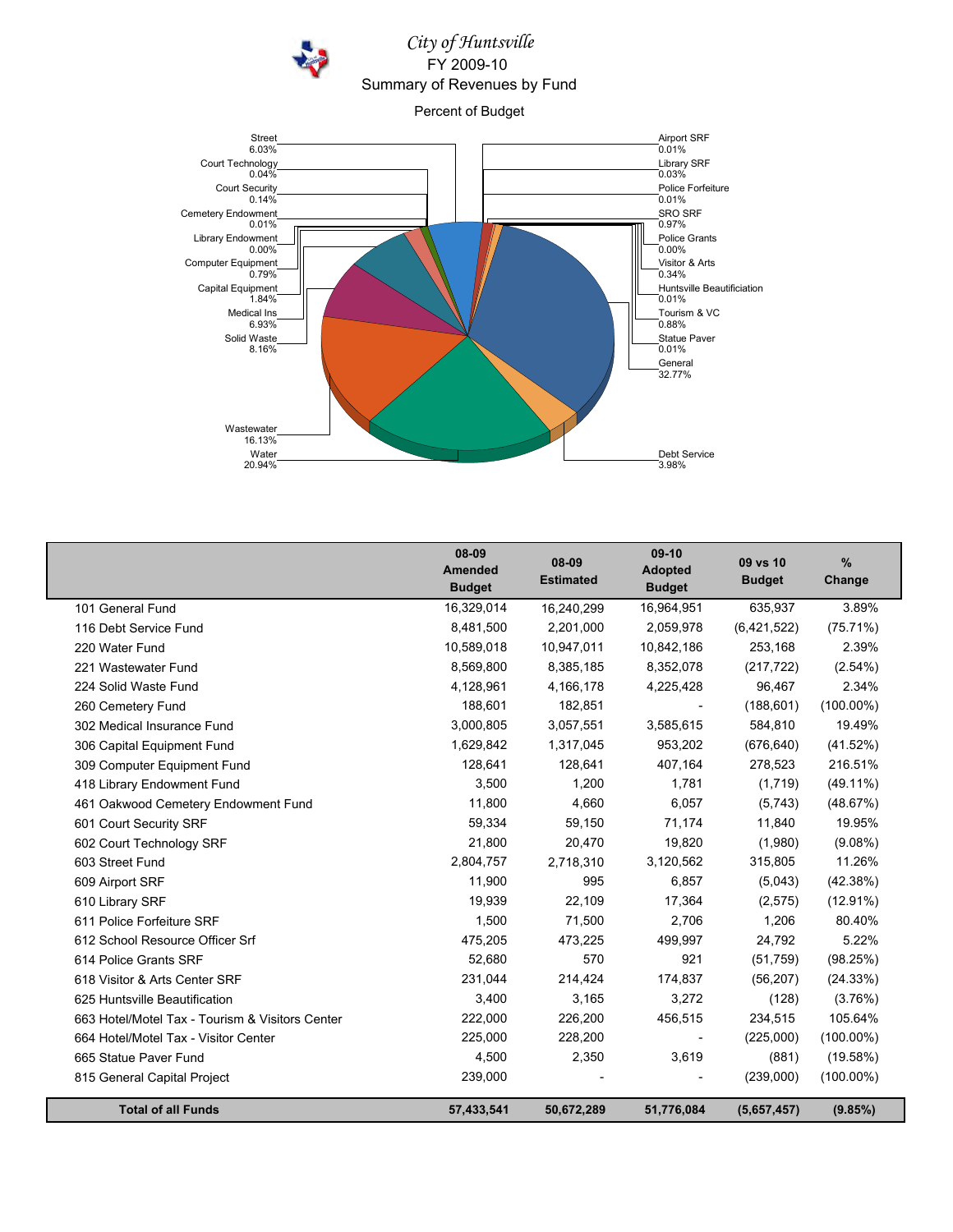# *City of Huntsville* FY 2009-10 Summary of Expenses by Fund



| <b>Fund</b>                                     | 08-09<br>Amended<br><b>Budget</b> | 08-09<br><b>Estimated</b> | $09-10$<br>Adopted<br><b>Budget</b> | 09 vs 10<br><b>Budget</b> | $\%$<br>Change |
|-------------------------------------------------|-----------------------------------|---------------------------|-------------------------------------|---------------------------|----------------|
| 101 General                                     | 16,530,410                        | 16,079,831                | 18,419,977                          | 1,889,567                 | 11.43%         |
| 116 Debt Service                                | 8,470,368                         | 2,052,721                 | 1,987,730                           | (6,482,638)               | (76.53%)       |
| 220 Water                                       | 11,093,136                        | 10,671,527                | 11,671,476                          | 578,340                   | 5.21%          |
| 221 Wastewater                                  | 8,773,400                         | 8,170,580                 | 8,871,613                           | 98,213                    | 1.12%          |
| 224 Solid Waste                                 | 4,363,872                         | 4,272,123                 | 4,373,110                           | 9,238                     | 0.21%          |
| 260 Cemetery                                    | 150,677                           | 135,685                   |                                     | (150, 677)                | $(100.00\%)$   |
| 302 Medical Insurance                           | 2,882,161                         | 2,602,000                 | 3,302,542                           | 420,381                   | 14.59%         |
| 306 Capital Equipment                           | 1,599,842                         | 1,338,031                 | 899,641                             | (700, 201)                | (43.77%)       |
| 309 Computer Equipment                          | 163,368                           | 133,540                   | 344,648                             | 181,280                   | 110.96%        |
| 461 Oakwood Cemetery                            | 11,800                            | 11,800                    | 6,057                               | (5,743)                   | (48.67%)       |
| 601 Court Security SRF                          | 78,052                            | 67,140                    | 69,992                              | (8,060)                   | (10.33%)       |
| 602 Court Technology SRF                        | 10,000                            | 2,800                     | 10,000                              |                           | $-$ %          |
| 603 Street                                      | 3,149,997                         | 2,989,894                 | 3,333,467                           | 183,470                   | 5.82%          |
| 609 Airport SRF                                 | 44,280                            | 16,765                    | 14,622                              | (29, 658)                 | (66.98%)       |
| 610 Library SRF                                 | 30,016                            | 15,800                    | 17,850                              | (12, 166)                 | (40.53%)       |
| 611 Police Forfeiture SRF                       | 61,336                            |                           |                                     | (61, 336)                 | $(100.00\%)$   |
| 612 School Resource Officers SRF                | 475,205                           | 479,171                   | 499,886                             | 24,681                    | 5.19%          |
| 614 Police Grants SRF                           | 53,205                            | 31,200                    | $\overline{\phantom{a}}$            | (53, 205)                 | $(100.00\%)$   |
| 618 Visitor & Arts Center SRF                   | 256,511                           | 261,468                   | 235,986                             | (20, 525)                 | $(8.00\%)$     |
| 625 Huntsville Beautification                   | 9,000                             | 9,200                     | 9,000                               |                           | $-$ %          |
| 663 Hotel/Motel Tax - Tourism & Visitors Center | 342,200                           | 275,446                   | 517,512                             | 175,312                   | 51.23%         |
| 664 Hotel/Motel Tax - Visitor Center            | 217,493                           | 199,189                   |                                     | (217, 493)                | $(100.00\%)$   |
| 665 Statue Paver                                | 10,000                            | 6,500                     | 6,500                               | (3,500)                   | $(35.00\%)$    |
| <b>Total Expenditures</b>                       | 58,776,329                        | 49,822,411                | 54,591,609                          | (4, 184, 720)             | (7.12%)        |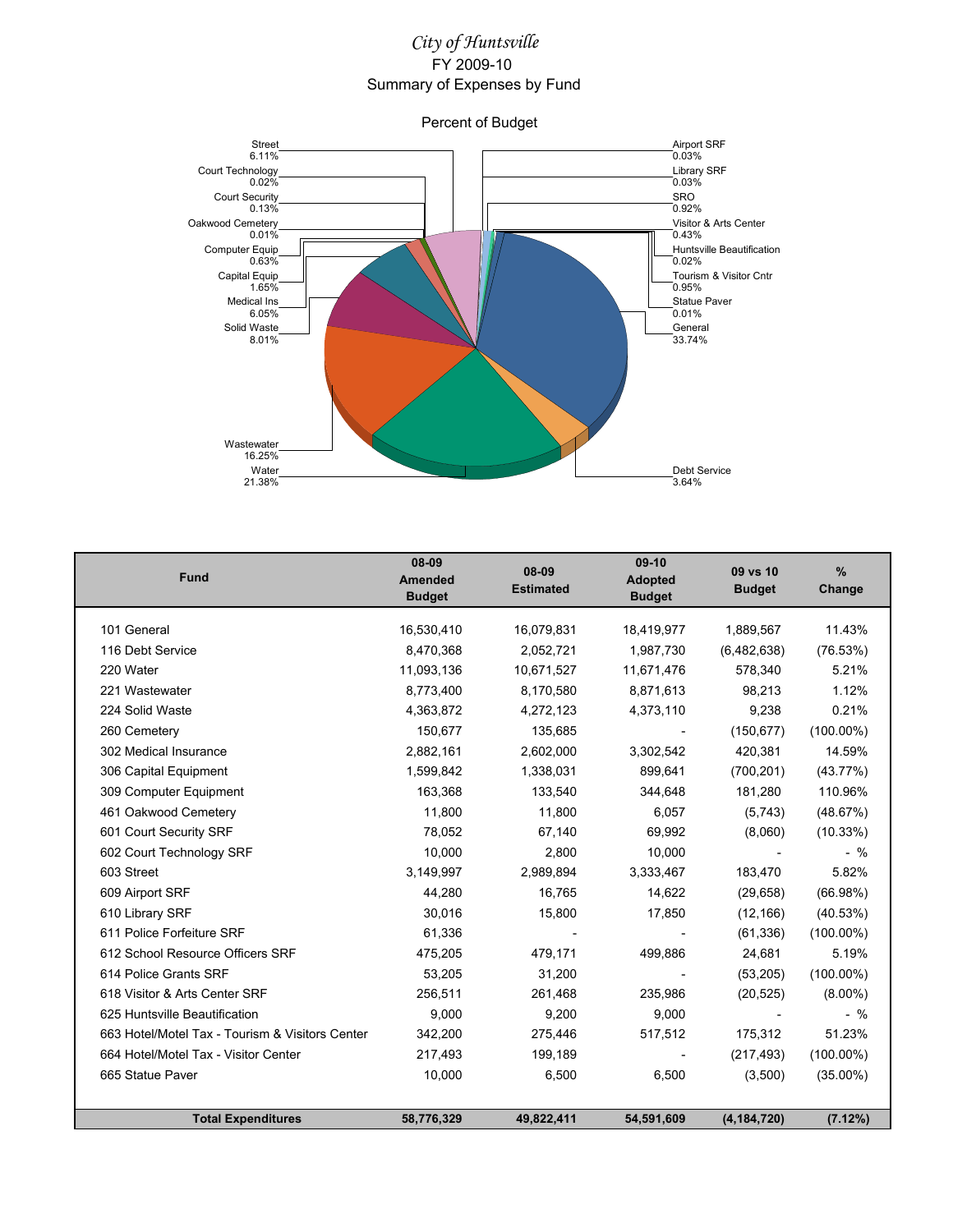

# *City of Huntsville* **FY 2009-10 Fund Overview 101 GENERAL FUND**

### **Revenue**





| <b>Account Category</b>             | 06-07<br><b>Actual</b> | $07 - 08$<br><b>Actual</b> | 08-09<br><b>Amended</b> | 08-09<br><b>Estimated</b> | $09-10$<br><b>Adopted</b> |
|-------------------------------------|------------------------|----------------------------|-------------------------|---------------------------|---------------------------|
| <b>Property Taxes</b>               | 2,351,752              | 2,745,390                  | 2,561,000               | 2,422,369                 | 2,590,000                 |
| <b>Sales Taxes</b>                  | 5,902,324              | 6,072,299                  | 6,111,000               | 6,400,000                 | 6,610,000                 |
| <b>Other Taxes</b>                  | 70,454                 | 79,917                     | 71,150                  | 72,545                    | 71,000                    |
| Permits/Licenses/Development Fees   | 444,650                | 313,952                    | 289,050                 | 237,810                   | 223,850                   |
| <b>Municipal Court Fines</b>        | 750,179                | 723,712                    | 799,000                 | 668,285                   | 682,440                   |
| Fees/Charges/Sales                  | 143,670                | 148,304                    | 100,950                 | 113,519                   | 249,000                   |
| Inter Governmental                  | 246,487                | 246,487                    | 246,487                 | 246,487                   | 246,487                   |
| Administrative Reimbursements       | 4,653,364              | 4,958,864                  | 5,132,427               | 5,132,427                 | 5,272,643                 |
| <b>Interest Earnings</b>            | 356,439                | 276,374                    | 282,500                 | 125,700                   | 154,292                   |
| Grants/Reimbursements/Contributions | 51,977                 | 106,609                    | 56.472                  | 148,601                   | 185,644                   |
| <b>Other Revenues</b>               | 422,419                | 457,755                    | 363,602                 | 362,380                   | 362,080                   |
| Interfund Charges/Transfers In      | 307,569                | 1,123,400                  | 315,376                 | 310,176                   | 317,515                   |
| <b>Total Revenues</b>               | 15,701,284             | 17,253,064                 | 16,329,014              | 16,240,299                | 16,964,951                |
| Salaries/Other Pay/Benefits         | 9,640,973              | 10,192,803                 | 11,262,314              | 10,950,849                | 11,698,838                |
| <b>Supplies</b>                     | 656,006                | 613,046                    | 807,167                 | 765,213                   | 850,915                   |
| Maintenance Of Structures           | 112,579                | 87,532                     | 104.522                 | 94,777                    | 121,650                   |
| Maintenance Of Equipment            | 174,612                | 197,655                    | 234,054                 | 156,632                   | 204,133                   |
| <b>Services And Utilities</b>       | 1,758,587              | 2,235,271                  | 2,561,561               | 2,436,034                 | 2,750,353                 |
| Insurance/Sundry/Elections          | 228,196                | 259,856                    | 284,485                 | 222,401                   | 289,743                   |
| Programs/Projects                   | 104,771                | 66.372                     | 127,089                 | 120,062                   | 152,629                   |
| <b>Debt Service</b>                 | 152,620                | 153,443                    | 158,850                 | 158,850                   | 158,862                   |
| <b>Capital Outlays</b>              | 136,451                | 83,427                     | 92,699                  | 64,840                    | 69,500                    |
| Future Appropriations/Bad Debt      |                        |                            | 87,496                  |                           | 81,646                    |
| <b>Operating Expenditures</b>       | 12,964,795             | 13,889,402                 | 15,720,237              | 14,969,658                | 16,378,269                |
| Interfund Charges/Transfers Out     | 477,030                | 1,578,426                  | 606,023                 | 606,023                   | 847,009                   |
| <b>Transfer To Capital</b>          | 92,526                 | 148,150                    | 204,150                 | 504,150                   | 1,194,699                 |
| <b>Transfers</b>                    | 569,556                | 1,726,576                  | 810,173                 | 1,110,173                 | 2,041,708                 |
|                                     |                        |                            |                         |                           |                           |
| <b>Total Expenditures</b>           | 13,534,351             | 15,615,978                 | 16,530,410              | 16,079,831                | 18,419,977                |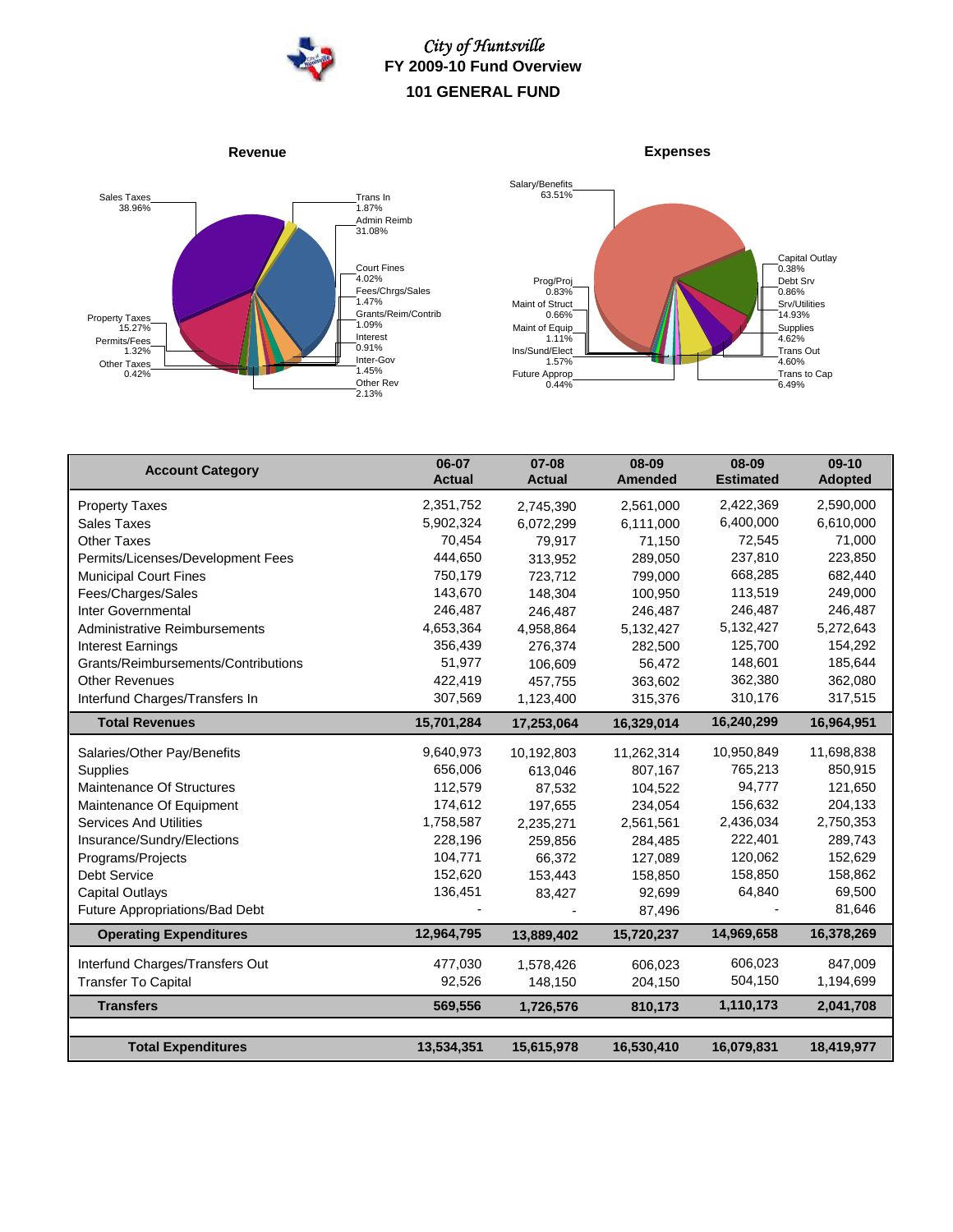

*City of Huntsville* **FY 2009-10 Fund Overview 116 DEBT SERVICE FUND**



| <b>Account Category</b>         | 06-07<br><b>Actual</b>   | $07 - 08$<br><b>Actual</b> | 08-09<br><b>Amended</b> | 08-09<br><b>Estimated</b> | $09-10$<br><b>Adopted</b> |
|---------------------------------|--------------------------|----------------------------|-------------------------|---------------------------|---------------------------|
| <b>Property Taxes</b>           | 1,782,622                | 1,980,220                  | 2,056,500               | 2,191,000                 | 2,043,000                 |
| Interest Earnings               | 27,564                   | 17,447                     | 20,000                  | 10,000                    | 16,978                    |
| <b>Other Revenues</b>           | $\overline{\phantom{0}}$ | -                          | 6,405,000               | $\overline{\phantom{0}}$  |                           |
| <b>Total Revenues</b>           | 1,810,186                | 1,997,667                  | 8,481,500               | 2,201,000                 | 2,059,978                 |
| Debt Service                    | 1,621,571                | 1,618,838                  | 8,311,518               | 1,893,871                 | 1,828,868                 |
| <b>Operating Expenditures</b>   | 1,621,571                | 1,618,838                  | 8,311,518               | 1,893,871                 | 1,828,868                 |
| Interfund Charges/Transfers Out | 246,644                  | 247,467                    | 158,850                 | 158,850                   | 158,862                   |
| <b>Transfers</b>                | 246.644                  | 247,467                    | 158,850                 | 158,850                   | 158,862                   |
|                                 |                          |                            |                         |                           |                           |
| <b>Total Expenditures</b>       | 1,868,215                | 1,866,305                  | 8,470,368               | 2,052,721                 | 1,987,730                 |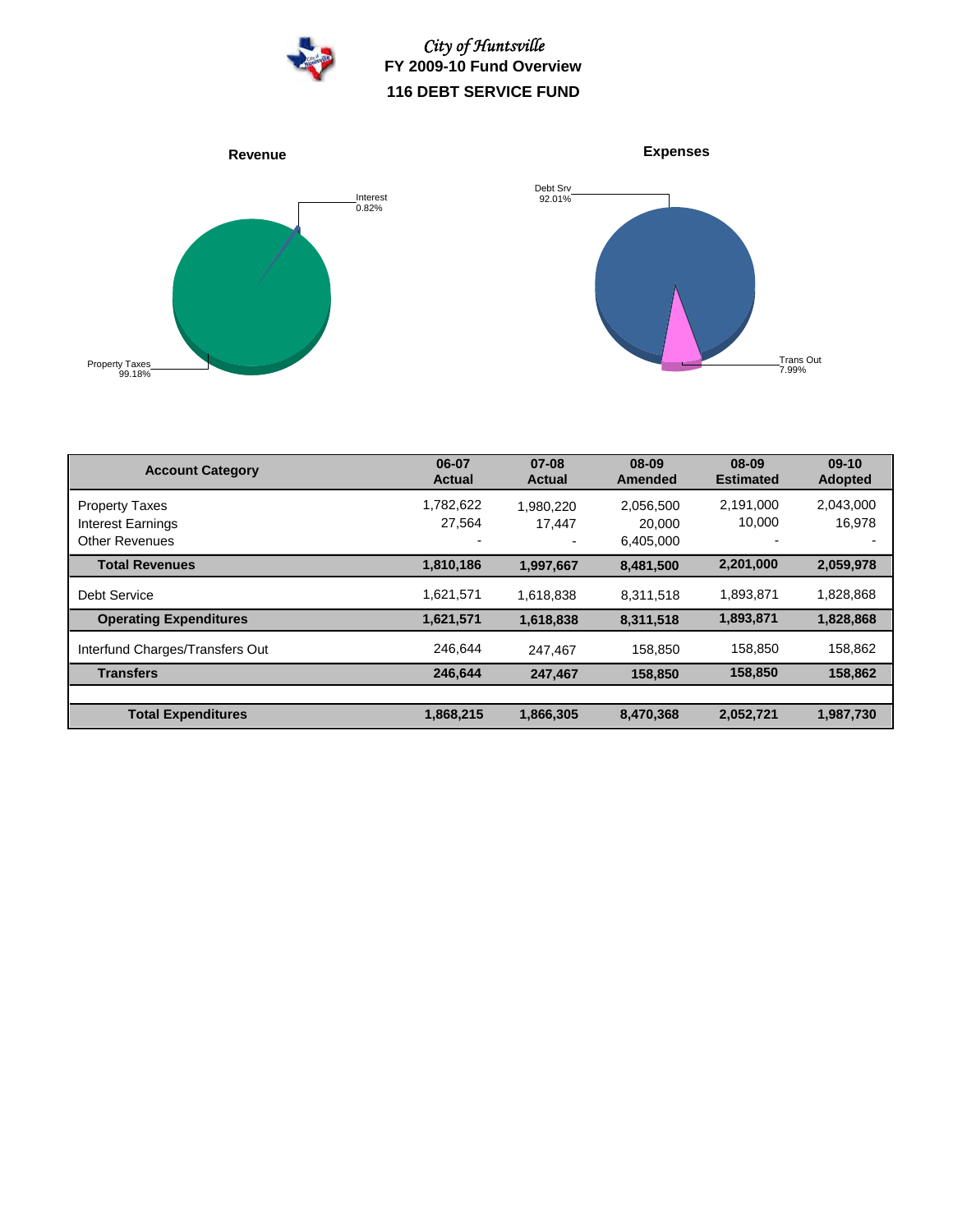## *City of Huntsville* **FY 2009-10 Fund Overview 220 WATER FUND**





| <b>Account Category</b>             | 06-07<br><b>Actual</b> | $07 - 08$<br><b>Actual</b> | 08-09<br><b>Amended</b> | 08-09<br><b>Estimated</b> | $09-10$<br><b>Adopted</b> |
|-------------------------------------|------------------------|----------------------------|-------------------------|---------------------------|---------------------------|
| <b>Water Service Charges</b>        | 9,614,821              | 10,372,120                 | 9,981,838               | 10,437,136                | 10,290,136                |
| Fees/Charges/Sales                  | 95.072                 | 89,632                     | 94,675                  | 89.770                    | 87,000                    |
| <b>Interest Earnings</b>            | 311,374                | 169,929                    | 195,000                 | 63,600                    | 102,538                   |
| Grants/Reimbursements/Contributions |                        |                            |                         | 33,000                    |                           |
| <b>Other Revenues</b>               | 19,772                 | 9.392                      |                         | 6,000                     | 4,000                     |
| Interfund Charges/Transfers In      | 311,620                | 328,910                    | 317,505                 | 317,505                   | 358,512                   |
| <b>Total Revenues</b>               | 10,352,659             | 10,969,982                 | 10,589,018              | 10,947,011                | 10,842,186                |
| Salaries/Other Pay/Benefits         | 1,356,858              | 1,414,333                  | 1,535,475               | 1,458,187                 | 1,587,299                 |
| <b>Supplies</b>                     | 236,823                | 246.691                    | 236,733                 | 217,480                   | 227,782                   |
| Maintenance Of Structures           | 228,030                | 158,971                    | 514,300                 | 279,300                   | 177,300                   |
| Maintenance Of Equipment            | 147,314                | 109,775                    | 113,862                 | 93.750                    | 107,685                   |
| <b>Services And Utilities</b>       | 3,748,436              | 3,950,249                  | 3,920,599               | 3,850,952                 | 4,022,451                 |
| Insurance/Sundry/Elections          | 122,745                | 139,166                    | 128,441                 | 147,132                   | 163,128                   |
| <b>Debt Service</b>                 | 1,420,504              | 1,646,947                  | 1.640.310               | 1,640,310                 | 1,647,015                 |
| Right-Of-Way Maintenance            | 366,008                | 364,690                    | 369,375                 | 369,375                   | 366,929                   |
| <b>Capital Outlays</b>              | 22,053                 | 40,759                     |                         |                           |                           |
| Future Appropriations/Bad Debt      |                        |                            | 19.000                  |                           |                           |
| Administrative Reimbursements Out   | 2,237,312              | 2,289,215                  | 2,371,376               | 2,371,376                 | 2,426,639                 |
| <b>Operating Expenditures</b>       | 9,886,083              | 10,360,796                 | 10,849,471              | 10,427,862                | 10,726,228                |
| Interfund Charges/Transfers Out     | 208,593                | 555,442                    | 126,974                 | 126,974                   | 189,303                   |
| <b>Transfer To Capital</b>          | 1,465,539              | 3,853,952                  | 116,691                 | 116,691                   | 755,945                   |
| <b>Transfers</b>                    | 1,674,132              | 4,409,394                  | 243,665                 | 243,665                   | 945,248                   |
|                                     |                        |                            |                         |                           |                           |
| <b>Total Expenditures</b>           | 11,560,215             | 14,770,189                 | 11,093,136              | 10,671,527                | 11,671,476                |

**Expenses**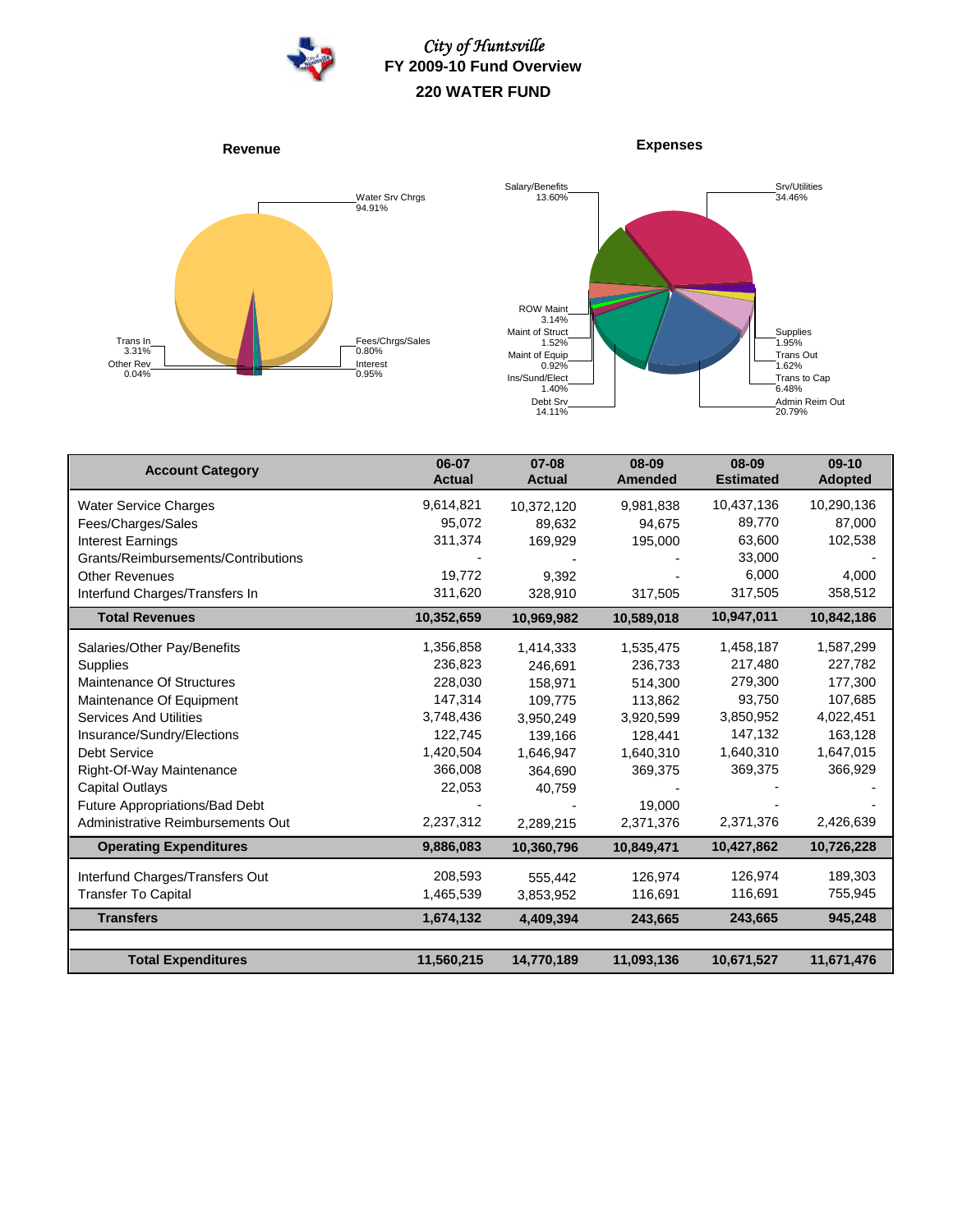

# *City of Huntsville* **FY 2009-10 Fund Overview 221 WASTEWATER FUND**



**Expenses**



| <b>Account Category</b>               | 06-07<br><b>Actual</b> | $07 - 08$<br><b>Actual</b> | 08-09<br><b>Amended</b> | 08-09<br><b>Estimated</b> | $09-10$<br><b>Adopted</b> |
|---------------------------------------|------------------------|----------------------------|-------------------------|---------------------------|---------------------------|
| <b>Wastewater Service Charges</b>     | 8,183,570              | 8,384,391                  | 8,197,000               | 8,020,000                 | 8,166,875                 |
| Fees/Charges/Sales                    |                        | (15)                       |                         |                           |                           |
| <b>Interest Earnings</b>              | 325,898                | 201.822                    | 307,800                 | 104,900                   | 121,065                   |
| Grants/Reimbursements/Contributions   |                        | 1,725                      |                         | 194,285                   |                           |
| <b>Other Revenues</b>                 | 19,595                 | 26.756                     |                         | 1,000                     |                           |
| Interfund Charges/Transfers In        | 55,208                 | 60,833                     | 65,000                  | 65,000                    | 64,138                    |
| <b>Total Revenues</b>                 | 8,584,271              | 8,675,511                  | 8,569,800               | 8,385,185                 | 8,352,078                 |
| Salaries/Other Pay/Benefits           | 1,144,438              | 1,297,598                  | 1,393,142               | 1,259,537                 | 1,464,729                 |
| <b>Supplies</b>                       | 158,109                | 204,197                    | 191,900                 | 175,613                   | 180,362                   |
| Maintenance Of Structures             | 263,539                | 350,344                    | 387,700                 | 305,150                   | 352,700                   |
| Maintenance Of Equipment              | 112,403                | 55.970                     | 61.944                  | 48,102                    | 55,302                    |
| <b>Services And Utilities</b>         | 788,227                | 809,412                    | 801,741                 | 827,231                   | 867,245                   |
| Insurance/Sundry/Elections            | 61,736                 | 110,068                    | 95,322                  | 107,190                   | 119,831                   |
| <b>Debt Service</b>                   | 2,116,200              | 2,054,184                  | 2,058,717               | 2,058,717                 | 2,059,986                 |
| Right-Of-Way Maintenance              | 272,144                | 287,659                    | 299,945                 | 299,945                   | 290,078                   |
| <b>Capital Outlays</b>                | 8,363                  | 286,081                    | 128,000                 | 99,000                    |                           |
| <b>Future Appropriations/Bad Debt</b> |                        |                            | 110,000                 |                           | 43,000                    |
| Administrative Reimbursements Out     | 1,846,740              | 1,933,171                  | 2,000,832               | 2,000,832                 | 2,017,393                 |
| <b>Operating Expenditures</b>         | 6,771,899              | 7,388,684                  | 7,529,243               | 7,181,317                 | 7,450,626                 |
| Interfund Charges/Transfers Out       | 407,608                | 931.349                    | 954,657                 | 699,763                   | 528,514                   |
| <b>Transfer To Capital</b>            | 1,045,035              | 604,326                    | 289,500                 | 289,500                   | 892,473                   |
| <b>Transfers</b>                      | 1,452,643              | 1,535,675                  | 1,244,157               | 989,263                   | 1,420,987                 |
| <b>Total Expenditures</b>             | 8,224,542              | 8,924,359                  | 8,773,400               | 8,170,580                 | 8,871,613                 |
|                                       |                        |                            |                         |                           |                           |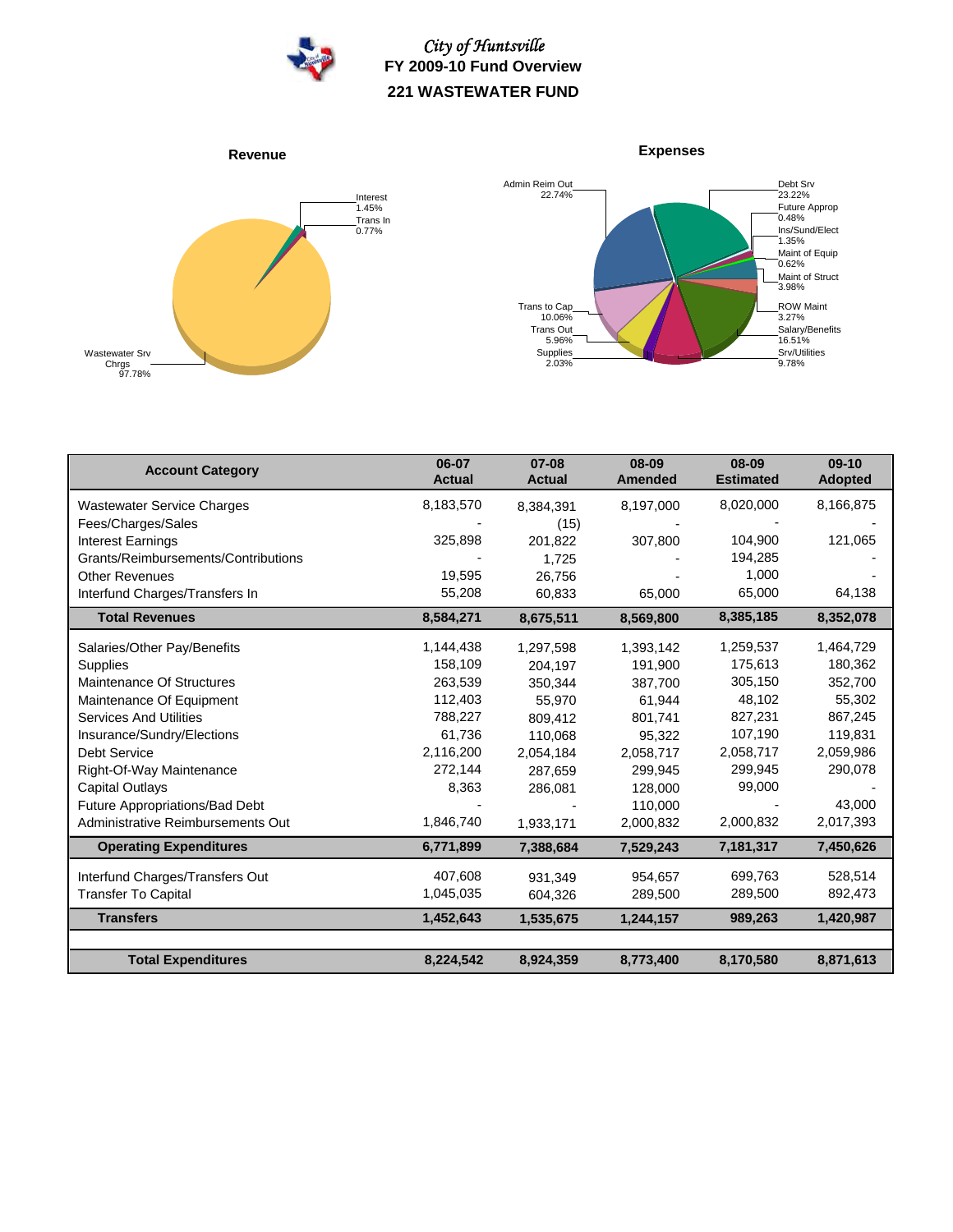

# *City of Huntsville* **FY 2009-10 Fund Overview 224 SOLID WASTE FUND**





| <b>Account Category</b>               | 06-07<br><b>Actual</b> | $07 - 08$<br><b>Actual</b> | 08-09<br><b>Amended</b> | 08-09<br><b>Estimated</b> | $09-10$<br><b>Adopted</b> |
|---------------------------------------|------------------------|----------------------------|-------------------------|---------------------------|---------------------------|
| Solid Waste Service Charges           | 3,809,917              | 4,090,209                  | 4,028,974               | 4,110,800                 | 4,151,500                 |
| Fees/Charges/Sales                    | 2,036                  | 2,202                      | 2,001                   | 2,026                     | 2,021                     |
| <b>Interest Earnings</b>              | 96,340                 | 60.516                     | 57,000                  | 17,850                    | 29,602                    |
| Grants/Reimbursements/Contributions   |                        | 4.757                      |                         |                           | 4,805                     |
| <b>Other Revenues</b>                 | 33,435                 | 44,426                     | 40,986                  | 35,502                    | 37,500                    |
| Interfund Charges/Transfers In        | 3,435                  |                            |                         |                           |                           |
| <b>Total Revenues</b>                 | 3,945,163              | 4,202,109                  | 4,128,961               | 4,166,178                 | 4,225,428                 |
| Salaries/Other Pay/Benefits           | 1,462,584              | 1,305,710                  | 1,234,872               | 1,334,839                 | 1,285,715                 |
| <b>Supplies</b>                       | 258,331                | 364,527                    | 398,763                 | 293,186                   | 366,154                   |
| Maintenance Of Structures             | 13,350                 | 5.601                      | 10.700                  | 13,372                    | 65,500                    |
| Maintenance Of Equipment              | 170,733                | 125.000                    | 163,271                 | 128,786                   | 147,667                   |
| <b>Services And Utilities</b>         | 707,113                | 1,072,555                  | 739,309                 | 719,468                   | 758,956                   |
| Insurance/Sundry/Elections            | 74,803                 | 109,105                    | 158,297                 | 131,802                   | 143,906                   |
| Programs/Projects                     | 1,971                  |                            |                         | 2,000                     | 2,000                     |
| <b>Debt Service</b>                   | 105,697                | 104.541                    | 85.957                  | 85,956                    |                           |
| Right-Of-Way Maintenance              | 112,076                | 134,330                    | 144,515                 | 144,515                   | 147,890                   |
| <b>Capital Outlays</b>                |                        | 67,671                     |                         |                           | 12,711                    |
| <b>Future Appropriations/Bad Debt</b> |                        |                            | 9,989                   |                           | 100,000                   |
| Administrative Reimbursements Out     | 584,288                | 671,628                    | 695,135                 | 695,135                   | 725,010                   |
| <b>Operating Expenditures</b>         | 3,490,946              | 3,960,668                  | 3,640,808               | 3,549,059                 | 3,755,509                 |
| Interfund Charges/Transfers Out       | 172,094                | 569,839                    | 723,064                 | 723,064                   | 435,601                   |
| <b>Transfer To Capital</b>            |                        | 50,345                     |                         |                           | 182,000                   |
| <b>Transfers</b>                      | 172,094                | 620,184                    | 723,064                 | 723,064                   | 617,601                   |
|                                       |                        |                            |                         |                           |                           |
| <b>Total Expenditures</b>             | 3,663,040              | 4,580,852                  | 4,363,872               | 4,272,123                 | 4,373,110                 |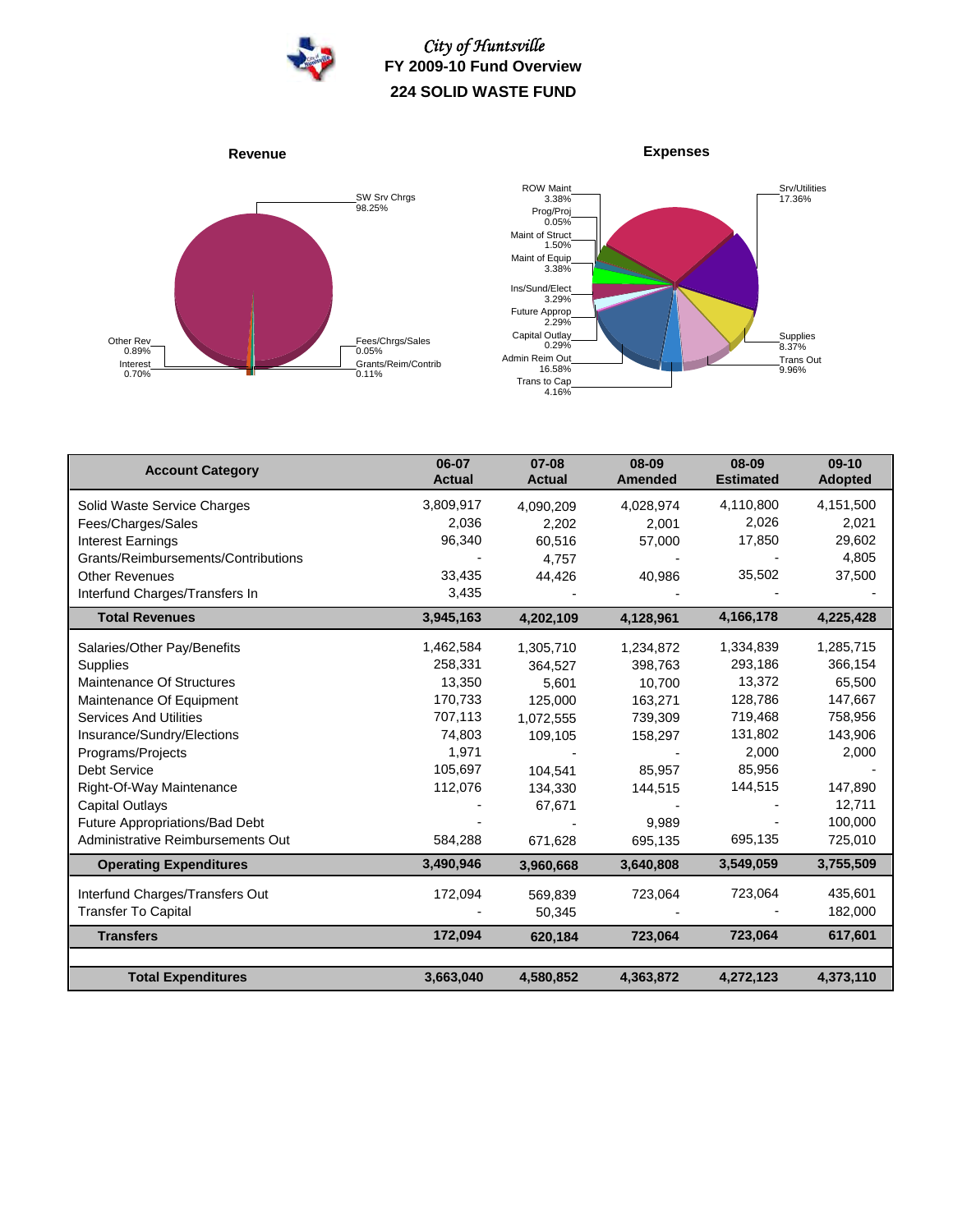

*City of Huntsville* **FY 2009-10 Fund Overview 260 CEMETERY FUND**

**Revenue Expenses**

| <b>Account Category</b>             | 06-07<br><b>Actual</b> | $07 - 08$<br><b>Actual</b> | 08-09<br><b>Amended</b> | 08-09<br><b>Estimated</b> | $09-10$<br><b>Adopted</b> |
|-------------------------------------|------------------------|----------------------------|-------------------------|---------------------------|---------------------------|
| Fees/Charges/Sales                  | 23,930                 | 11,930                     | 12,000                  | 14,000                    |                           |
| Interest Earnings                   | 3,938                  | 1,197                      | 450                     | 400                       |                           |
| Grants/Reimbursements/Contributions | 1,400                  | 150                        | 100                     | 140                       |                           |
| <b>Other Revenues</b>               |                        | 238                        |                         |                           |                           |
| Interfund Charges/Transfers In      | 111,275                | 71,531                     | 176,051                 | 168,311                   |                           |
| <b>Total Revenues</b>               | 140,543                | 85,046                     | 188,601                 | 182,851                   |                           |
| Salaries/Other Pay/Benefits         | 82,323                 | 87,790                     | 95,351                  | 89,954                    |                           |
| <b>Supplies</b>                     | 7,636                  | 11,646                     | 12,865                  | 9,628                     |                           |
| Maintenance Of Structures           | 3,523                  | 3,856                      | 3,650                   | 3,650                     |                           |
| Maintenance Of Equipment            | 3,055                  | 2,282                      | 5,325                   | 4,114                     |                           |
| <b>Services And Utilities</b>       | 1,241                  | 544                        | 2,263                   | 1,825                     |                           |
| Insurance/Sundry/Elections          | 214                    | 241                        | 265                     | 214                       |                           |
| Programs/Projects                   | 4,455                  | 8,887                      | 25,000                  | 24,800                    |                           |
| <b>Operating Expenditures</b>       | 102,447                | 115,246                    | 144,719                 | 134,185                   |                           |
| Interfund Charges/Transfers Out     | 1,904                  | 8,220                      | 5,958                   | 1,500                     |                           |
| <b>Transfers</b>                    | 1,904                  | 8,220                      | 5,958                   | 1,500                     |                           |
|                                     |                        |                            |                         |                           |                           |
| <b>Total Expenditures</b>           | 104,351                | 123,466                    | 150,677                 | 135,685                   |                           |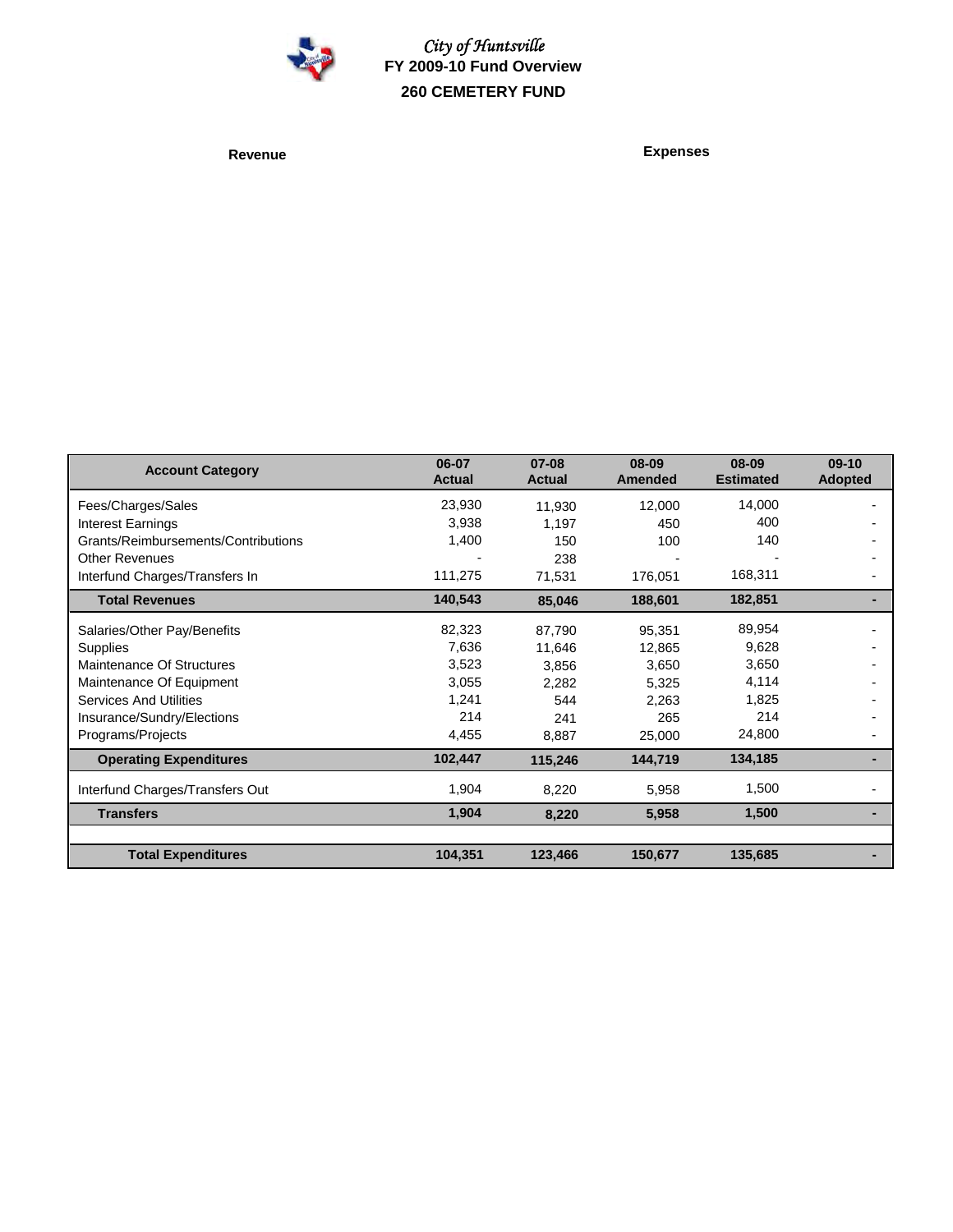

Med Ins<br>100.00%



| <b>Account Category</b>              | 06-07<br><b>Actual</b> | 07-08<br><b>Actual</b> | 08-09<br><b>Amended</b> | 08-09<br><b>Estimated</b> | $09-10$<br><b>Adopted</b> |
|--------------------------------------|------------------------|------------------------|-------------------------|---------------------------|---------------------------|
| Interest Earnings                    | 35,970                 | 31.557                 | 24,000                  | 20,000                    | 28,750                    |
| <b>Other Revenues</b>                |                        |                        |                         | 746                       |                           |
| Medical Insurance - City Portion     | 1,765,191              | 1,967,175              | 2,139,990               | 2,139,990                 | 2,353,765                 |
| Interfund Charges/Transfers In       |                        | 700,000                |                         |                           | 300,000                   |
| Medical Insurance - Employee/Retiree | 639.794                | 829.928                | 836.815                 | 896.815                   | 903,100                   |
| <b>Total Revenues</b>                | 2,440,955              | 3,528,660              | 3,000,805               | 3,057,551                 | 3,585,615                 |
| <b>Services And Utilities</b>        |                        |                        | 20,000                  |                           |                           |
| Medical Insurance                    | 2,509,066              | 2.709.575              | 2,862,161               | 2,602,000                 | 3,302,542                 |
| <b>Operating Expenditures</b>        | 2,509,066              | 2,709,575              | 2,882,161               | 2,602,000                 | 3,302,542                 |
|                                      |                        |                        |                         |                           |                           |
| <b>Total Expenditures</b>            | 2.509.066              | 2.709.575              | 2,882,161               | 2.602.000                 | 3,302,542                 |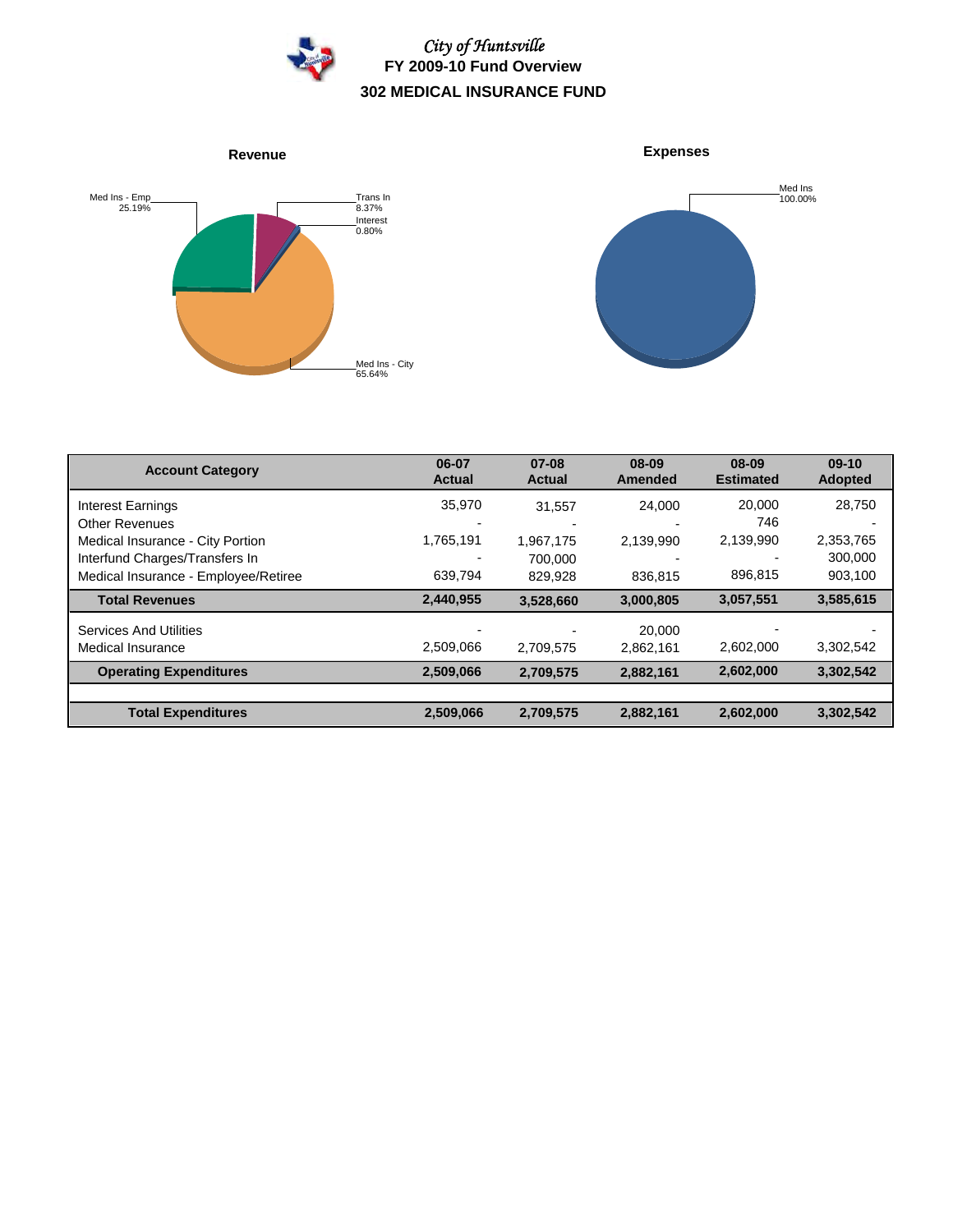



| <b>Account Category</b>             | 06-07<br><b>Actual</b> | $07 - 08$<br><b>Actual</b> | 08-09<br>Amended | 08-09<br><b>Estimated</b> | $09-10$<br><b>Adopted</b> |
|-------------------------------------|------------------------|----------------------------|------------------|---------------------------|---------------------------|
| Fees/Charges/Sales                  |                        |                            | 52,000           | 20,000                    |                           |
| <b>Interest Earnings</b>            | 23.100                 | 30.701                     | 30,000           | 19,370                    | 12,156                    |
| Grants/Reimbursements/Contributions | 179,022                | 54.000                     |                  | 7,993                     |                           |
| <b>Other Revenues</b>               |                        | 16,675                     |                  |                           |                           |
| Interfund Charges/Transfers In      | 509,841                | 1.836.861                  | 1.547.842        | 1,269,682                 | 941,046                   |
| <b>Total Revenues</b>               | 711,963                | 1,938,237                  | 1,629,842        | 1,317,045                 | 953,202                   |
| Debt Service                        |                        | 611.277                    | 215.341          | 215.341                   | 215,341                   |
| Capital Outlays                     | 737,154                | 2.729.026                  | 1,384,501        | 1,122,690                 | 684,300                   |
| <b>Operating Expenditures</b>       | 737,154                | 3,340,303                  | 1,599,842        | 1,338,031                 | 899,641                   |
|                                     |                        |                            |                  |                           |                           |
| <b>Total Expenditures</b>           | 737,154                | 3,340,303                  | 1,599,842        | 1,338,031                 | 899,641                   |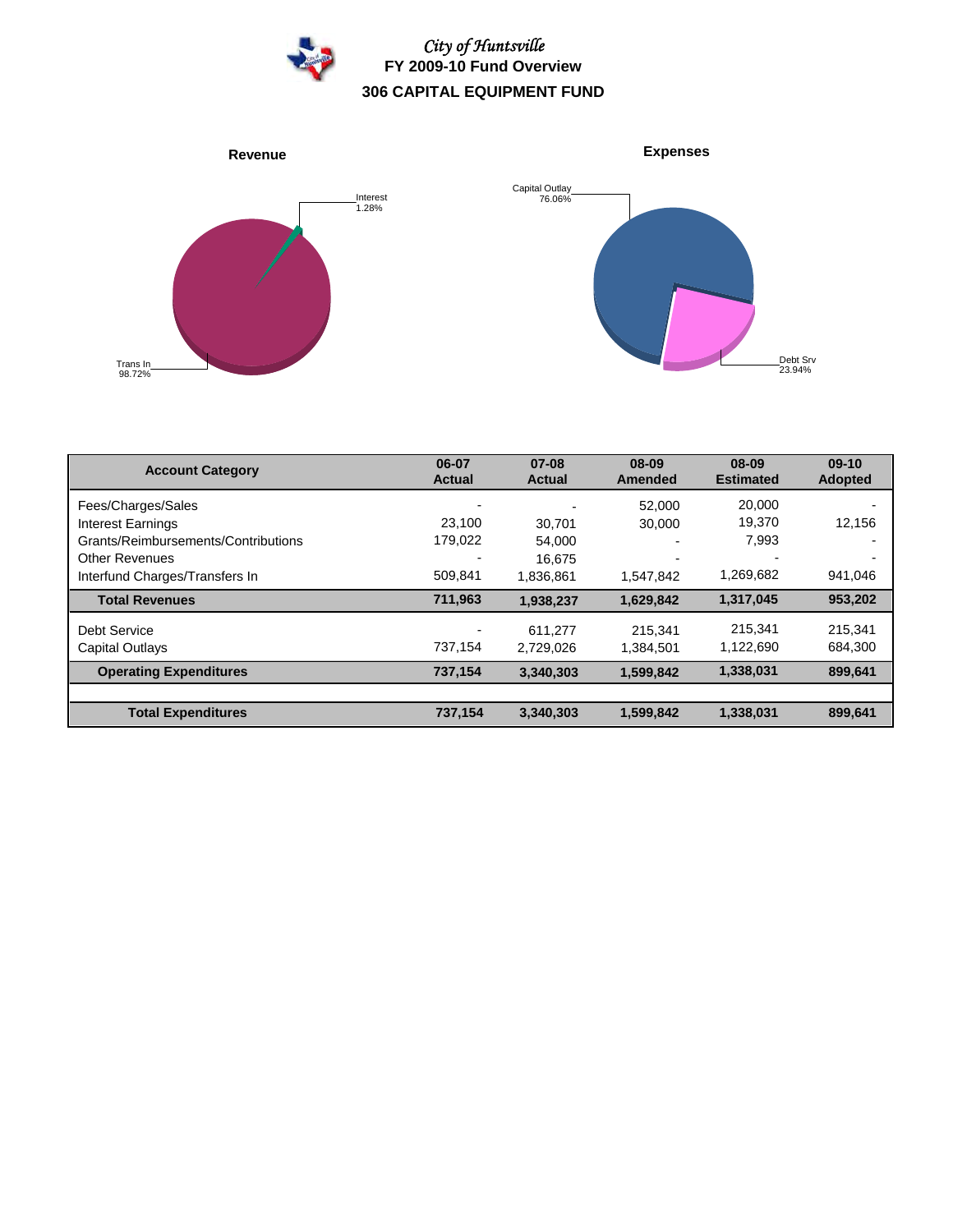



| <b>Account Category</b>             | 06-07<br><b>Actual</b> | $07-08$<br><b>Actual</b> | 08-09<br>Amended | 08-09<br><b>Estimated</b> | $09-10$<br><b>Adopted</b> |
|-------------------------------------|------------------------|--------------------------|------------------|---------------------------|---------------------------|
| Interest Earnings                   | 3.106                  | 1.851                    | 2.600            | 2.600                     | 866                       |
| Grants/Reimbursements/Contributions |                        |                          |                  |                           | 75,000                    |
| Interfund Charges/Transfers In      | 272.426                | 365.141                  | 126.041          | 126.041                   | 331.298                   |
| <b>Total Revenues</b>               | 275,532                | 366.992                  | 128.641          | 128,641                   | 407,164                   |
| Supplies                            | 66.514                 | 40.530                   | 65.237           | 49.690                    | 92,380                    |
| Debt Service                        | 205.204                | 206.280                  |                  |                           |                           |
| <b>Capital Outlays</b>              | 60,545                 | 98.798                   | 98.131           | 83,850                    | 252,268                   |
| <b>Operating Expenditures</b>       | 332,263                | 345.608                  | 163,368          | 133,540                   | 344.648                   |
|                                     |                        |                          |                  |                           |                           |
| <b>Total Expenditures</b>           | 332,263                | 345.608                  | 163,368          | 133.540                   | 344.648                   |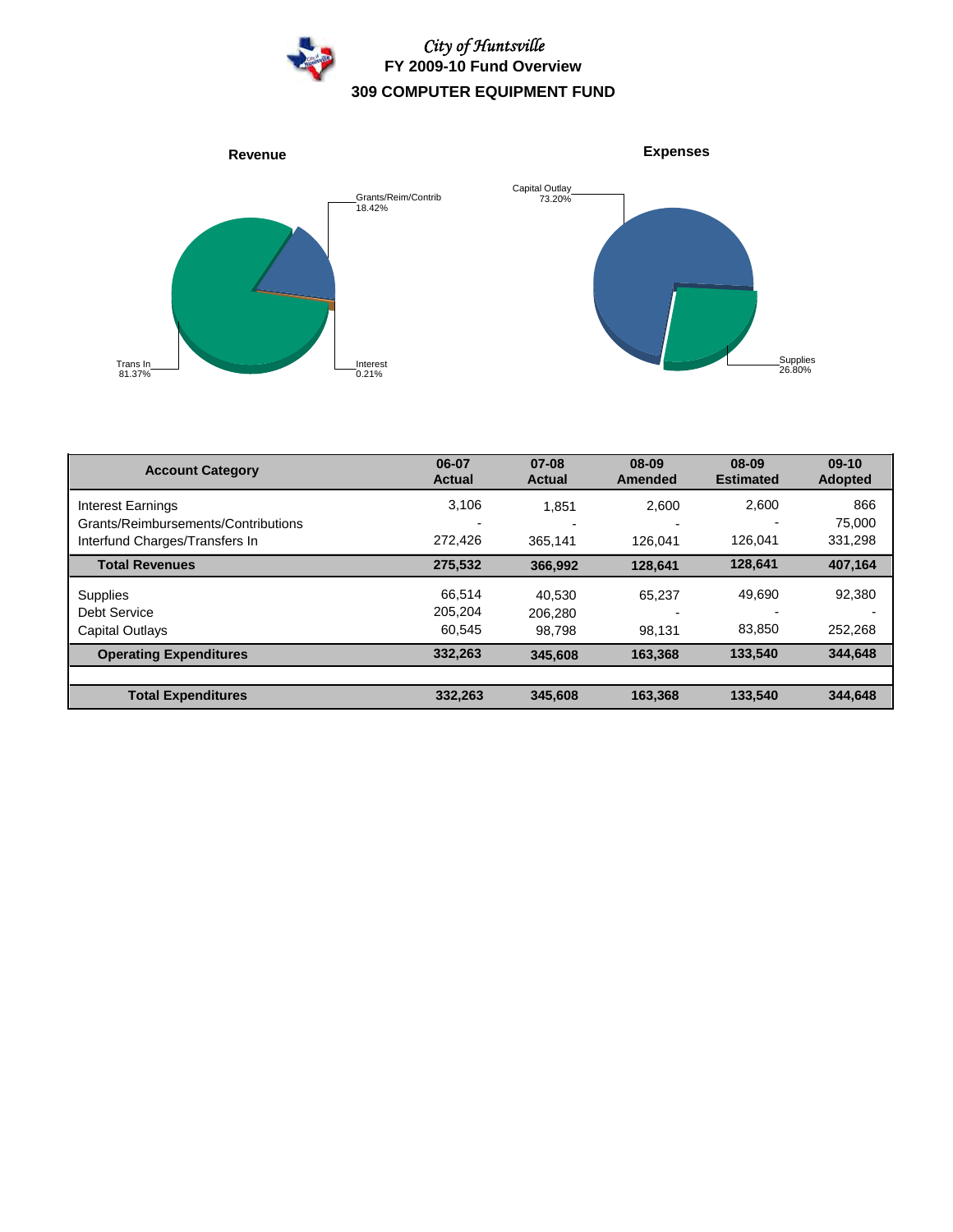

**Revenue**



| <b>Account Category</b>   | 06-07<br>Actual | $07-08$<br>Actual | 08-09<br>Amended | 08-09<br><b>Estimated</b> | $09-10$<br><b>Adopted</b> |
|---------------------------|-----------------|-------------------|------------------|---------------------------|---------------------------|
| Interest Earnings         | 5.216           | 3.512             | 3.500            | 1.200                     | 1,781                     |
| <b>Total Revenues</b>     | 5,216           | 3.512             | 3,500            | 1.200                     | 1,781                     |
|                           |                 |                   |                  |                           |                           |
| <b>Total Expenditures</b> |                 |                   |                  |                           |                           |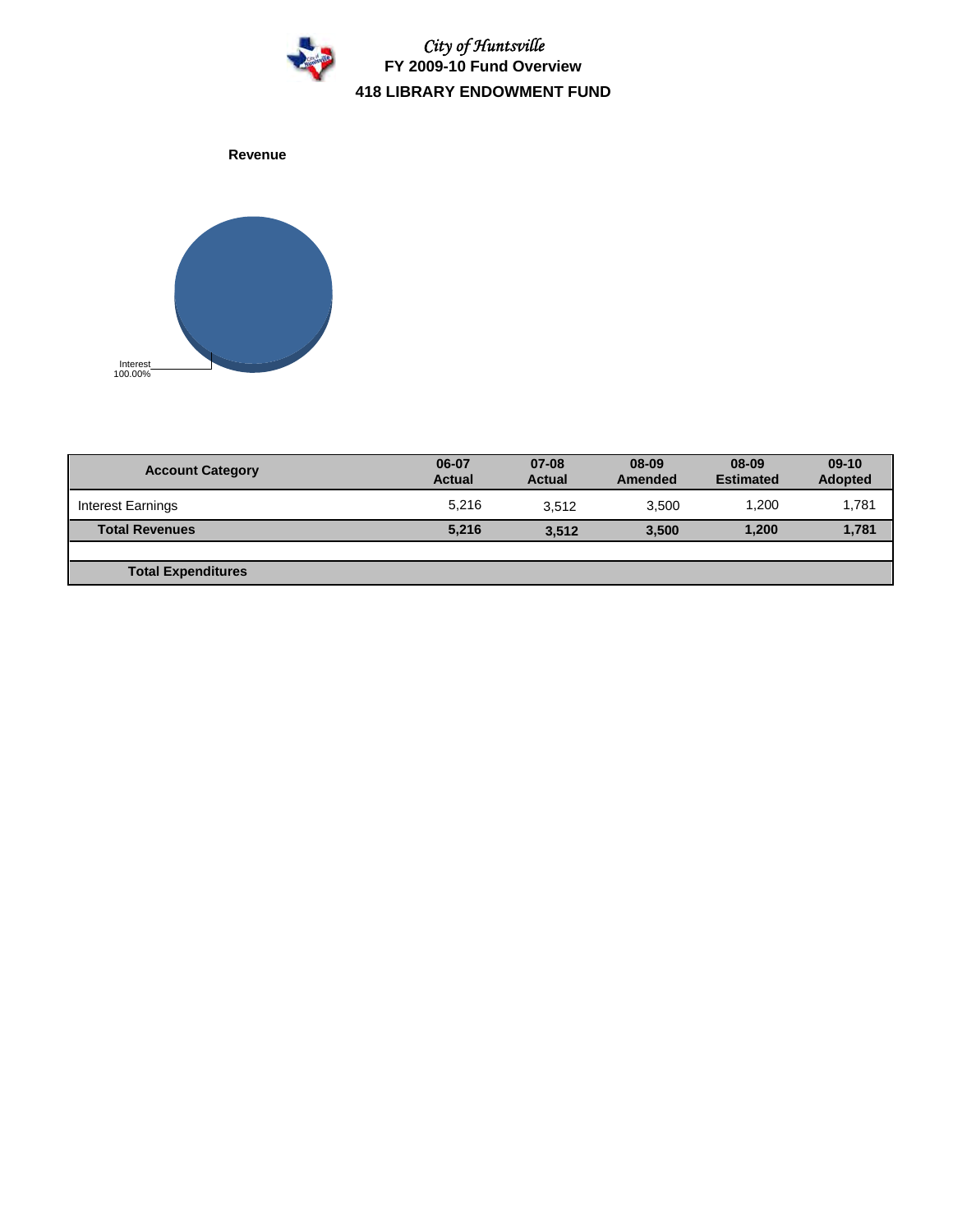



| <b>Account Category</b>                                  | 06-07<br><b>Actual</b> | $07-08$<br><b>Actual</b> | 08-09<br><b>Amended</b> | 08-09<br><b>Estimated</b> | $09-10$<br><b>Adopted</b> |
|----------------------------------------------------------|------------------------|--------------------------|-------------------------|---------------------------|---------------------------|
| Interest Earnings<br>Grants/Reimbursements/Contributions | 18,527<br>850          | 12.242<br>236            | 11.800                  | 4,060<br>600              | 6,057                     |
| <b>Total Revenues</b>                                    | 19,377                 | 12.479                   | 11,800                  | 4,660                     | 6,057                     |
| Interfund Charges/Transfers Out                          | 10.717                 | 11.516                   | 11.800                  | 11.800                    | 6,057                     |
| <b>Transfers</b>                                         | 10,717                 | 11.516                   | 11.800                  | 11,800                    | 6,057                     |
|                                                          |                        |                          |                         |                           |                           |
| <b>Total Expenditures</b>                                | 10,717                 | 11,516                   | 11,800                  | 11,800                    | 6.057                     |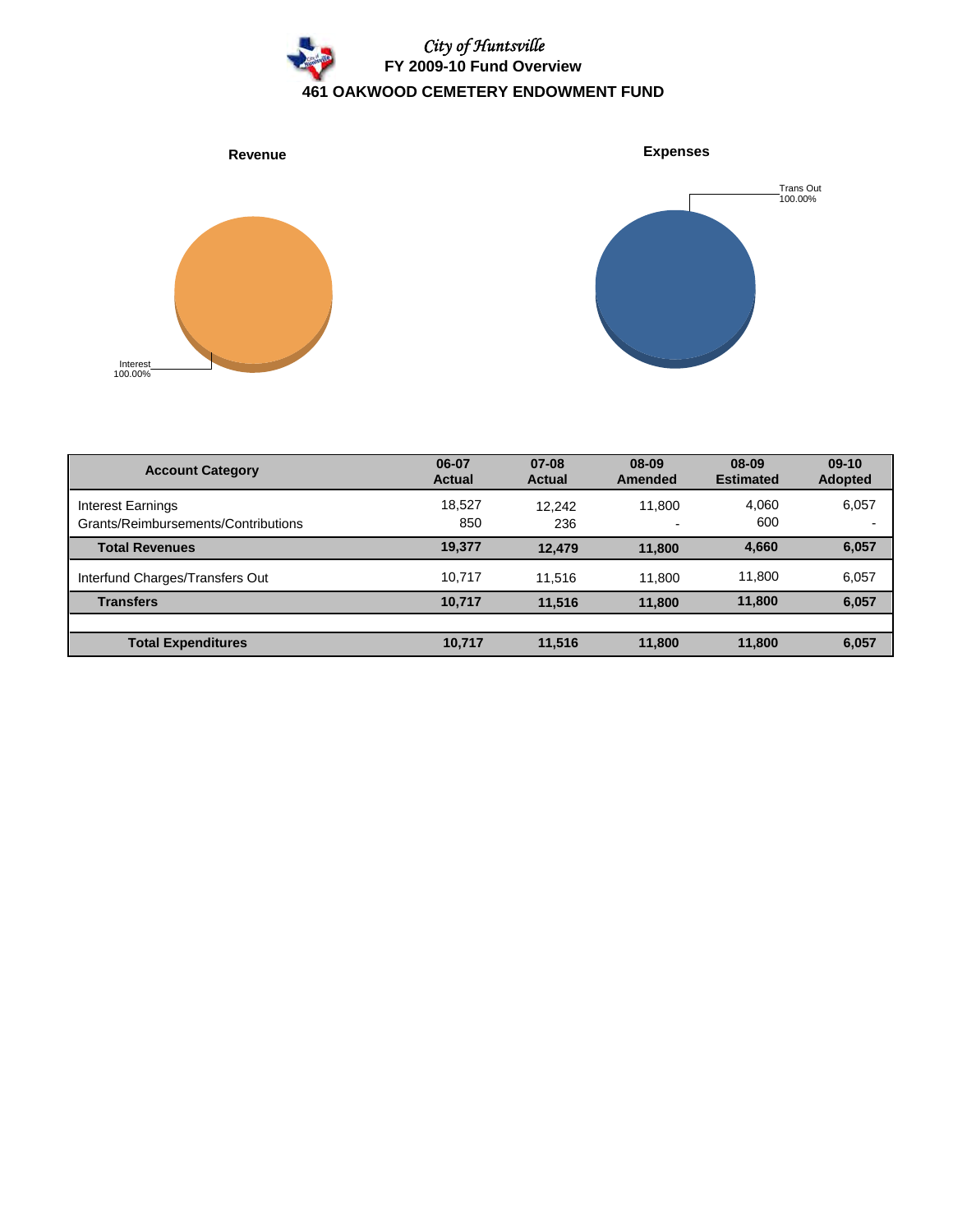

*City of Huntsville* **FY 2009-10 Fund Overview 601 COURT SECURITY SRF**



| <b>Account Category</b>         | 06-07<br><b>Actual</b> | $07 - 08$<br><b>Actual</b> | 08-09<br><b>Amended</b> | 08-09<br><b>Estimated</b> | $09-10$<br><b>Adopted</b> |
|---------------------------------|------------------------|----------------------------|-------------------------|---------------------------|---------------------------|
| <b>Municipal Court Fines</b>    | 14,604                 | 14.008                     | 15.000                  | 13,750                    | 14,160                    |
| Interest Earnings               | 4,167                  | 1,589                      | 1,700                   | 400                       | 360                       |
| Interfund Charges/Transfers In  | 8,000                  | 10,000                     | 42,634                  | 45,000                    | 56,654                    |
| <b>Total Revenues</b>           | 26,771                 | 25,597                     | 59,334                  | 59,150                    | 71,174                    |
| Salaries/Other Pay/Benefits     | 53,206                 | 56,708                     | 60,837                  | 63,000                    | 64,408                    |
| Supplies                        | 5,489                  | 3,009                      | 14.600                  | 2,565                     | 3,420                     |
| Maintenance Of Equipment        | 138                    | 499                        | 1,000                   | 180                       | 700                       |
| <b>Services And Utilities</b>   |                        | 1,005                      | 1.315                   | 1,095                     | 1,164                     |
| Insurance/Sundry/Elections      |                        | 273                        | 300                     | 300                       | 300                       |
| <b>Operating Expenditures</b>   | 58,833                 | 61,494                     | 78,052                  | 67,140                    | 69,992                    |
| Interfund Charges/Transfers Out |                        | 2,450                      |                         |                           |                           |
| <b>Transfers</b>                |                        | 2,450                      |                         |                           |                           |
|                                 |                        |                            |                         |                           |                           |
| <b>Total Expenditures</b>       | 58,833                 | 63,944                     | 78,052                  | 67,140                    | 69,992                    |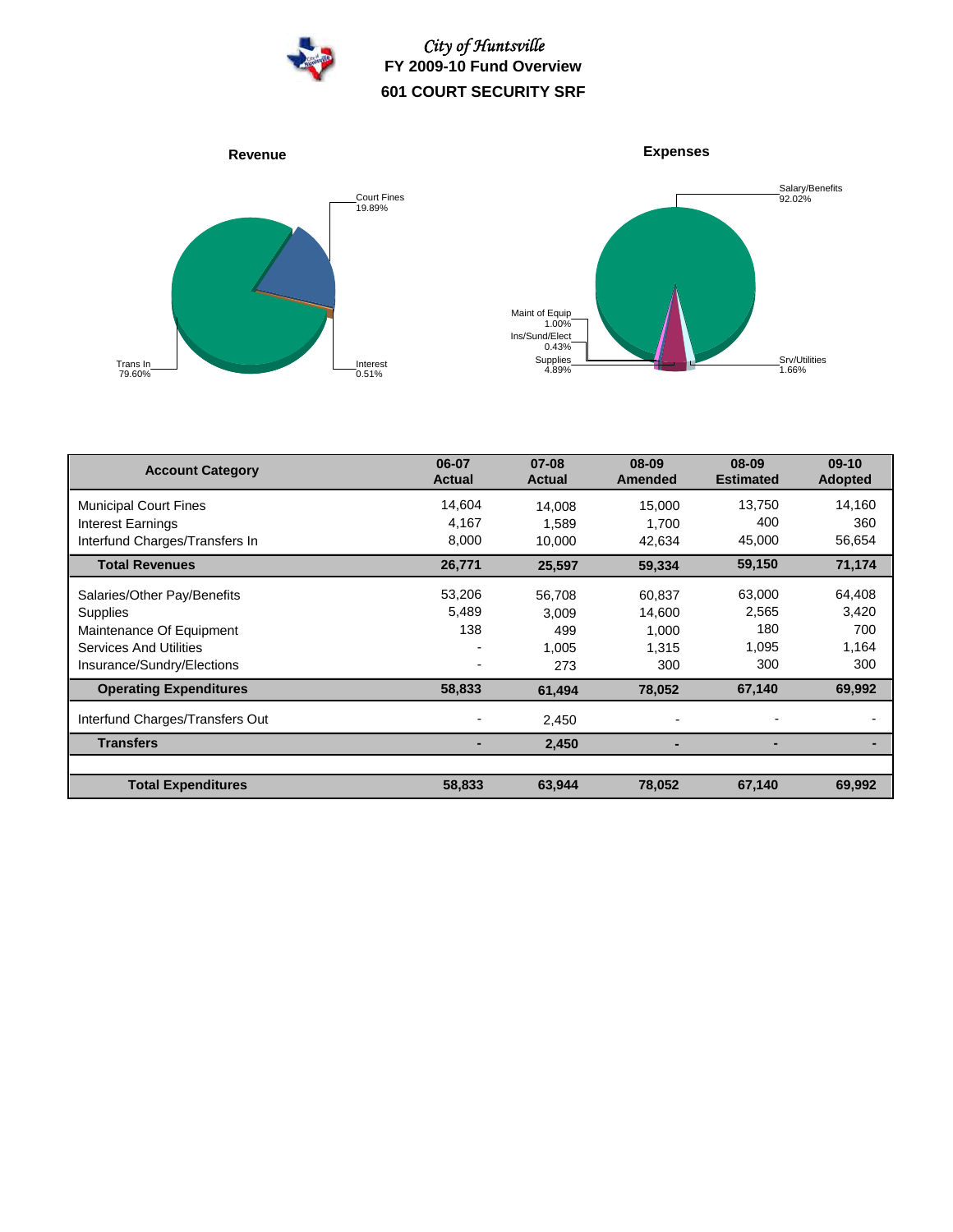

*City of Huntsville* **FY 2009-10 Fund Overview 602 COURT TECHNOLOGY SRF**



| <b>Account Category</b>                           | 06-07<br><b>Actual</b> | $07-08$<br><b>Actual</b> | 08-09<br><b>Amended</b> | 08-09<br><b>Estimated</b> | $09-10$<br><b>Adopted</b> |
|---------------------------------------------------|------------------------|--------------------------|-------------------------|---------------------------|---------------------------|
| <b>Municipal Court Fines</b><br>Interest Earnings | 19,472<br>3,962        | 18.678<br>3.032          | 20,000<br>1.800         | 19.320<br>1.150           | 18,000<br>1,820           |
| <b>Total Revenues</b>                             | 23,434                 | 21.710                   | 21,800                  | 20.470                    | 19,820                    |
| <b>Supplies</b>                                   | 2,553                  | 10.023                   | 10.000                  | 2,800                     | 10,000                    |
| <b>Operating Expenditures</b>                     | 2,553                  | 10.023                   | 10.000                  | 2,800                     | 10,000                    |
|                                                   |                        |                          |                         |                           |                           |
| <b>Total Expenditures</b>                         | 2,553                  | 10,023                   | 10.000                  | 2,800                     | 10,000                    |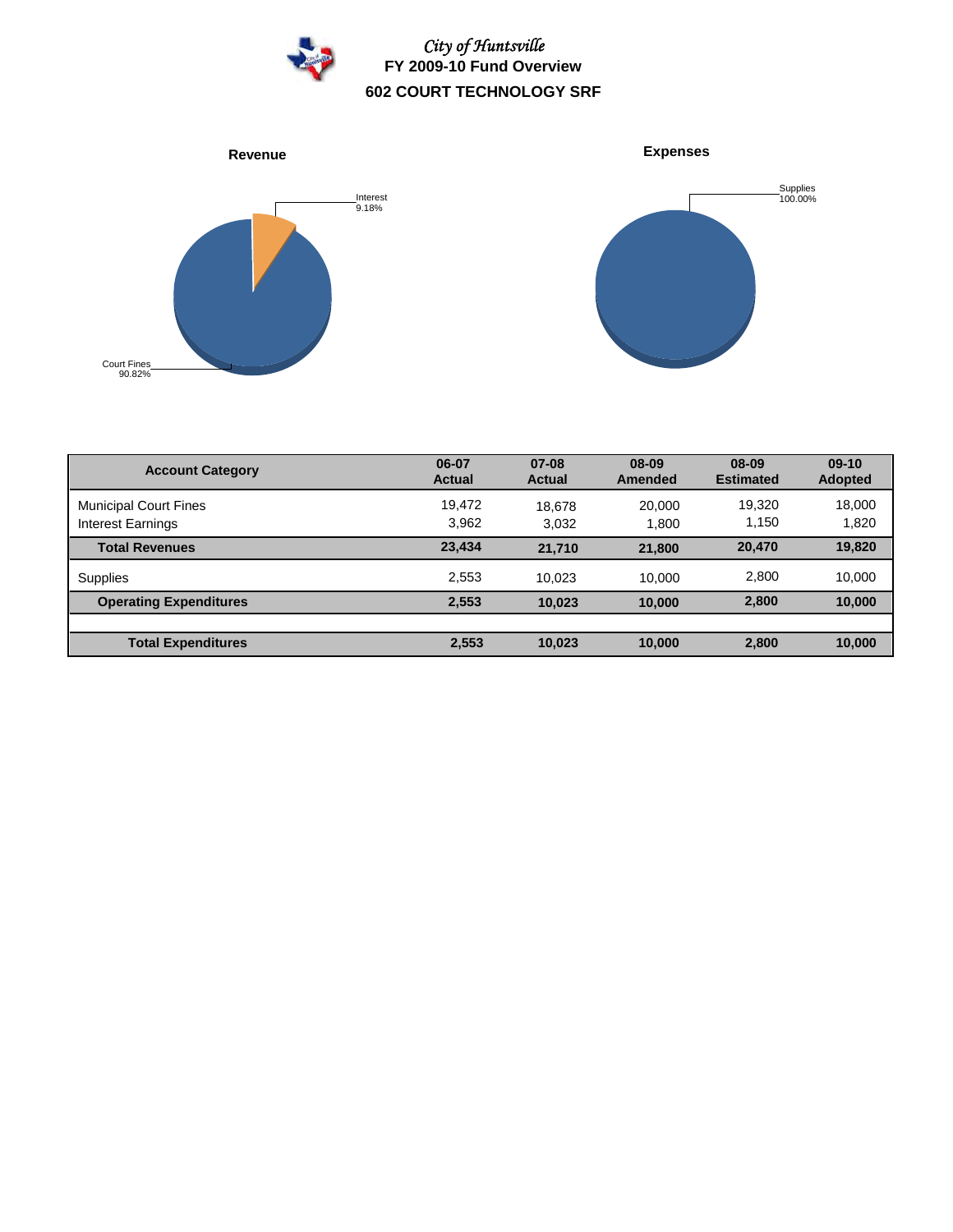

# *City of Huntsville* **FY 2009-10 Fund Overview 603 STREET FUND**







| <b>Account Category</b>             | 06-07<br><b>Actual</b> | $07-08$<br><b>Actual</b> | 08-09<br><b>Amended</b> | 08-09<br><b>Estimated</b> | $09-10$<br><b>Adopted</b> |
|-------------------------------------|------------------------|--------------------------|-------------------------|---------------------------|---------------------------|
| Right-Of-Way Maint Revenue          | 750,228                | 786,679                  | 813,834                 | 813,834                   | 804,897                   |
| <b>Utility Franchise Fees</b>       | 1,407,613              | 1,417,688                | 1,457,500               | 1,465,000                 | 1,857,000                 |
| Fees/Charges/Sales                  | 68,186                 | 53,172                   | 48,000                  | 77,400                    | 45,000                    |
| <b>Interest Earnings</b>            | 57,987                 | 38,975                   | 57,000                  | 10,000                    | 16,166                    |
| Grants/Reimbursements/Contributions |                        |                          | 38,205                  |                           |                           |
| <b>Other Revenues</b>               | 3,079                  | 6.196                    |                         | 64                        |                           |
| Interfund Charges/Transfers In      | 222,336                | 521,242                  | 390,218                 | 352,012                   | 397,499                   |
| <b>Total Revenues</b>               | 2,509,429              | 2,823,952                | 2,804,757               | 2,718,310                 | 3,120,562                 |
| Salaries/Other Pay/Benefits         | 1,104,932              | 1,247,725                | 1,310,524               | 1,263,215                 | 1,333,974                 |
| <b>Supplies</b>                     | 101,058                | 149,271                  | 142,326                 | 132,138                   | 191,569                   |
| Maintenance Of Structures           | 651,487                | 487.877                  | 489,911                 | 489,000                   | 691,186                   |
| Maintenance Of Equipment            | 67,843                 | 66,119                   | 90,600                  | 54,556                    | 85,150                    |
| <b>Services And Utilities</b>       | 167,680                | 327,903                  | 178,500                 | 192,827                   | 184,821                   |
| Insurance/Sundry/Elections          | 51,213                 | 56.403                   | 63,688                  | 63,201                    | 78,280                    |
| Programs/Projects                   | 1,333                  | 40,113                   | 86,411                  | 10,000                    | 10,000                    |
| <b>Capital Outlays</b>              |                        |                          | 13,000                  | 9,920                     | 37,000                    |
| Administrative Reimbursements Out   | 309,260                | 432,093                  | 447,218                 | 447,218                   | 526,251                   |
| <b>Operating Expenditures</b>       | 2,454,806              | 2,807,504                | 2,822,178               | 2,662,075                 | 3,138,231                 |
| Interfund Charges/Transfers Out     | 90,273                 | 198,938                  | 160,684                 | 160,684                   | 195,236                   |
| <b>Transfer To Capital</b>          | 57,500                 |                          | 167,135                 | 167,135                   |                           |
| <b>Transfers</b>                    | 147,773                | 198,938                  | 327,819                 | 327,819                   | 195,236                   |
|                                     |                        |                          |                         |                           |                           |
| <b>Total Expenditures</b>           | 2,602,579              | 3,006,442                | 3,149,997               | 2,989,894                 | 3,333,467                 |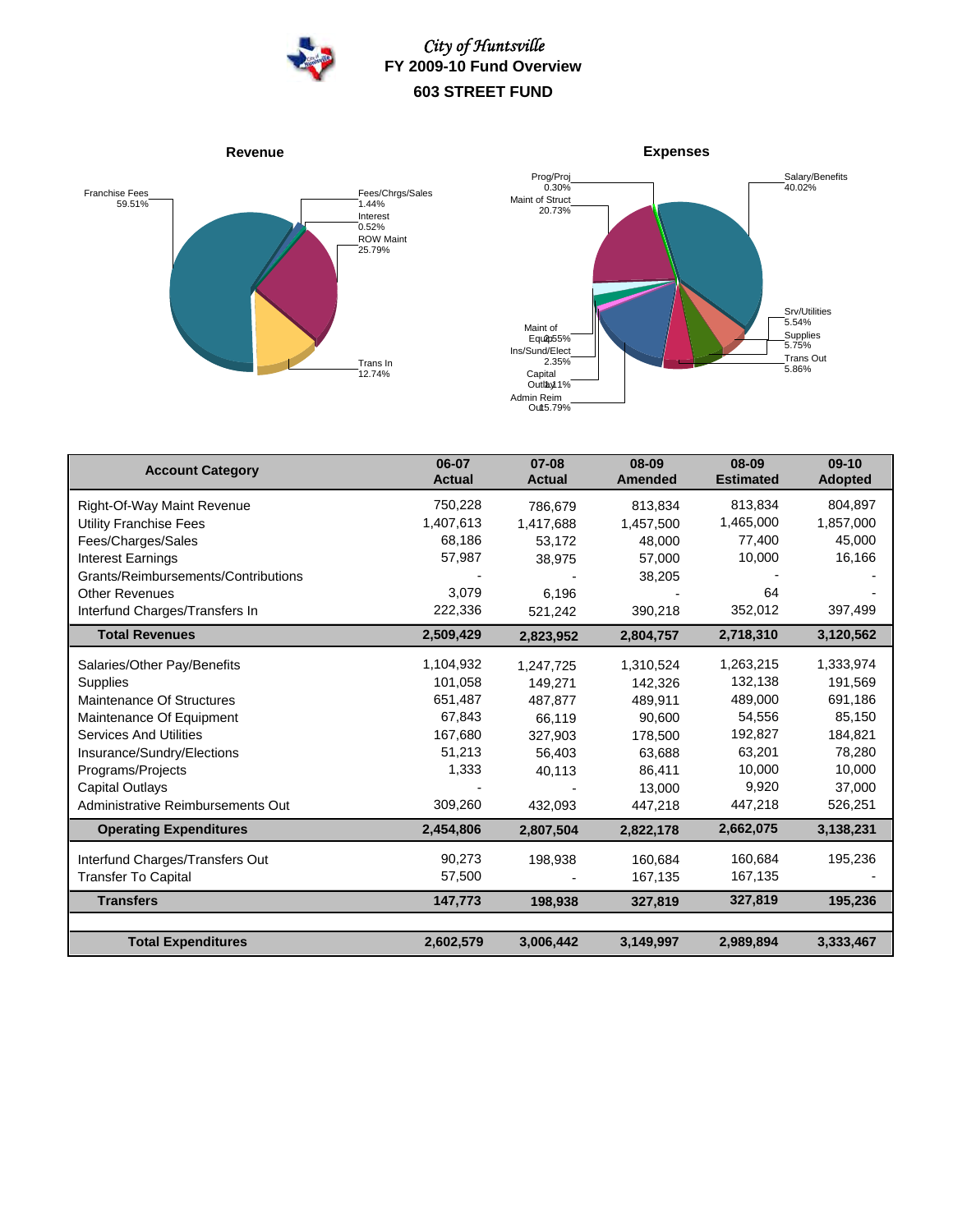

# *City of Huntsville* **FY 2009-10 Fund Overview 609 AIRPORT SRF**



| <b>Account Category</b>             | 06-07<br><b>Actual</b> | $07 - 08$<br><b>Actual</b> | 08-09<br><b>Amended</b> | 08-09<br><b>Estimated</b> | $09-10$<br><b>Adopted</b> |
|-------------------------------------|------------------------|----------------------------|-------------------------|---------------------------|---------------------------|
| Fees/Charges/Sales                  | 496                    | 423                        | 500                     | 550                       | 600                       |
| <b>Interest Earnings</b>            | 2,618                  | 1,568                      | 1,400                   | 445                       | 685                       |
| Grants/Reimbursements/Contributions |                        |                            | 10,000                  |                           |                           |
| <b>Other Revenues</b>               |                        | 905                        |                         |                           |                           |
| Interfund Charges/Transfers In      | 11.715                 |                            |                         |                           | 5,572                     |
| <b>Total Revenues</b>               | 14,829                 | 2,896                      | 11,900                  | 995                       | 6,857                     |
| Salaries/Other Pay/Benefits         | 2,999                  | 7,504                      | 7,930                   | 7,415                     | 8,222                     |
| <b>Supplies</b>                     |                        |                            | 350                     | 350                       | 400                       |
| Maintenance Of Structures           | 1,682                  | 2,926                      | 26,000                  | 9,000                     | 6,000                     |
| <b>Services And Utilities</b>       |                        |                            | 10,000                  |                           |                           |
| <b>Operating Expenditures</b>       | 4,681                  | 10,430                     | 44,280                  | 16,765                    | 14,622                    |
|                                     |                        |                            |                         |                           |                           |
| <b>Total Expenditures</b>           | 4,681                  | 10,430                     | 44,280                  | 16,765                    | 14,622                    |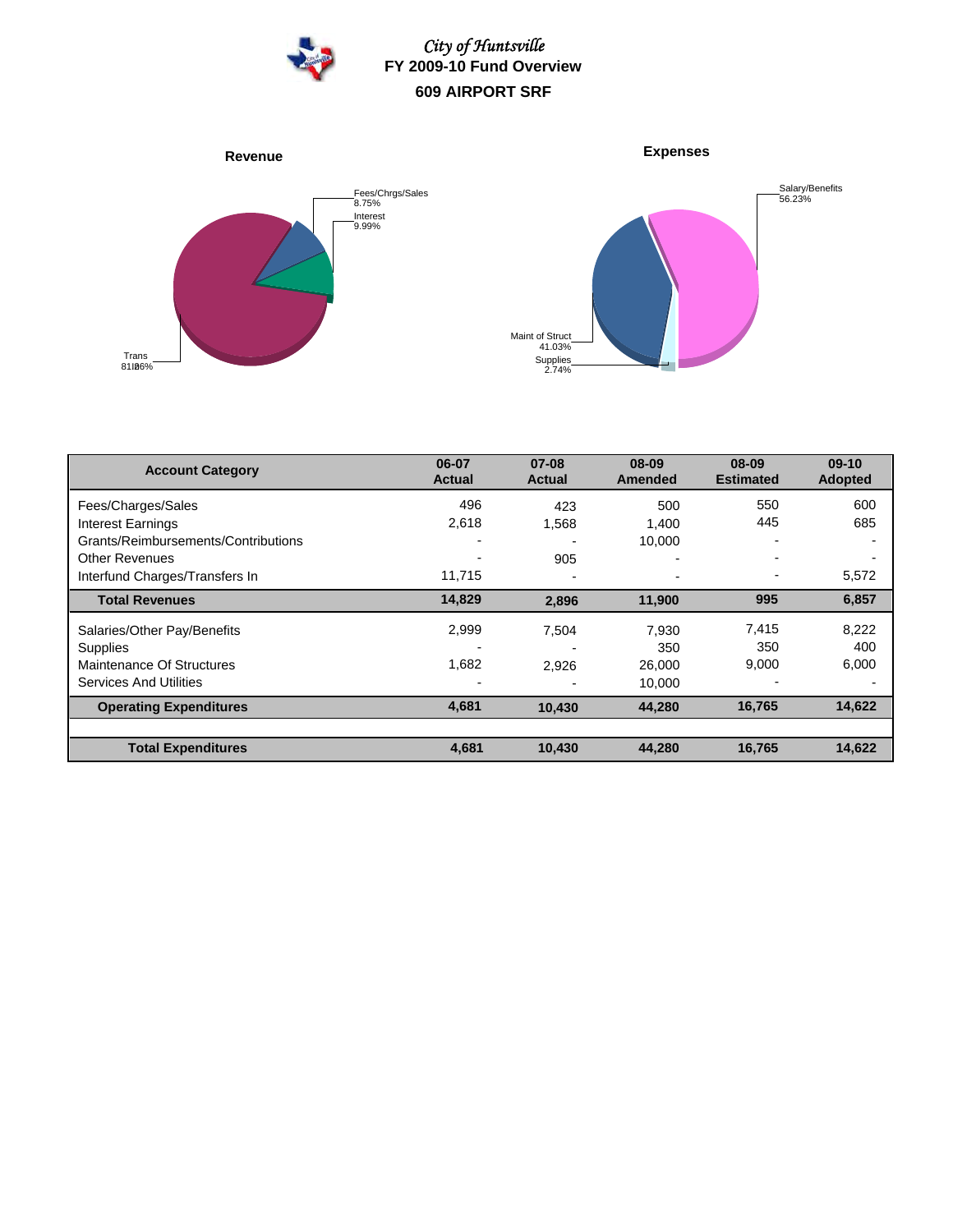

*City of Huntsville* **FY 2009-10 Fund Overview 610 LIBRARY SRF**





| <b>Account Category</b>             | 06-07<br><b>Actual</b>   | $07 - 08$<br><b>Actual</b> | 08-09<br><b>Amended</b> | 08-09<br><b>Estimated</b> | $09-10$<br><b>Adopted</b> |
|-------------------------------------|--------------------------|----------------------------|-------------------------|---------------------------|---------------------------|
| Fees/Charges/Sales                  | 61                       | 16                         |                         | 18                        |                           |
| Interest Earnings                   | 1.676                    | 1.087                      | 1.000                   | 440                       | 764                       |
| Grants/Reimbursements/Contributions | 12.881                   | 14.919                     | 18.939                  | 21.651                    | 16,600                    |
| <b>Total Revenues</b>               | 14,618                   | 16,021                     | 19,939                  | 22,109                    | 17,364                    |
| Supplies                            | $\overline{\phantom{0}}$ |                            | 4,301                   |                           |                           |
| Maintenance Of Equipment            |                          | 972                        | 900                     | 800                       | 1,000                     |
| <b>Services And Utilities</b>       | 2.666                    |                            | 3.200                   | -                         |                           |
| Programs/Projects                   | 11,072                   | 9.050                      | 21,615                  | 15,000                    | 16,850                    |
| <b>Operating Expenditures</b>       | 13,738                   | 10,022                     | 30.016                  | 15,800                    | 17,850                    |
|                                     |                          |                            |                         |                           |                           |
| <b>Total Expenditures</b>           | 13,738                   | 10,022                     | 30,016                  | 15,800                    | 17,850                    |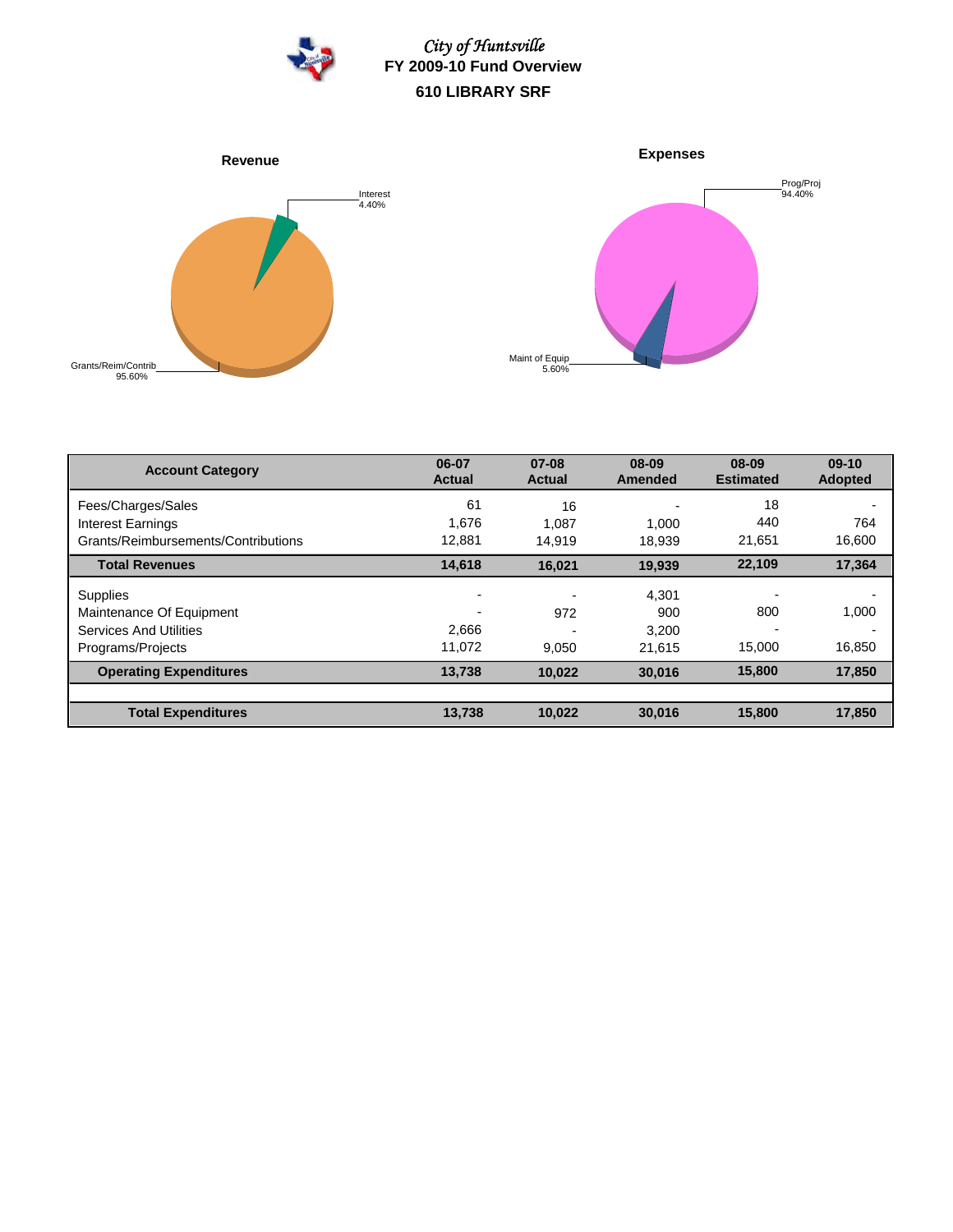



**Account Category 06-07 Actual 09-10 Adopted 08-09 Estimated 07-08 Actual 08-09 Amended** Fees/Charges/Sales - 2,208 - 70,000 - 1,500 2,706<br>Interest Earnings 2,087 - 2,087 1,500 1,500 2,706 Interest Earnings 2,087 2,706 1,604 1,500 1,500 **Total Revenues 2,087 2,706 3,812 1,500 71,500** Supplies 3,600 - - - - **Operating Expenditures 3,600 - - - -** Interfund Charges/Transfers Out - - - 61,336 - **Transfers - - - 61,336 - Total Expenditures 3,600** - 61,336 - **- - - -**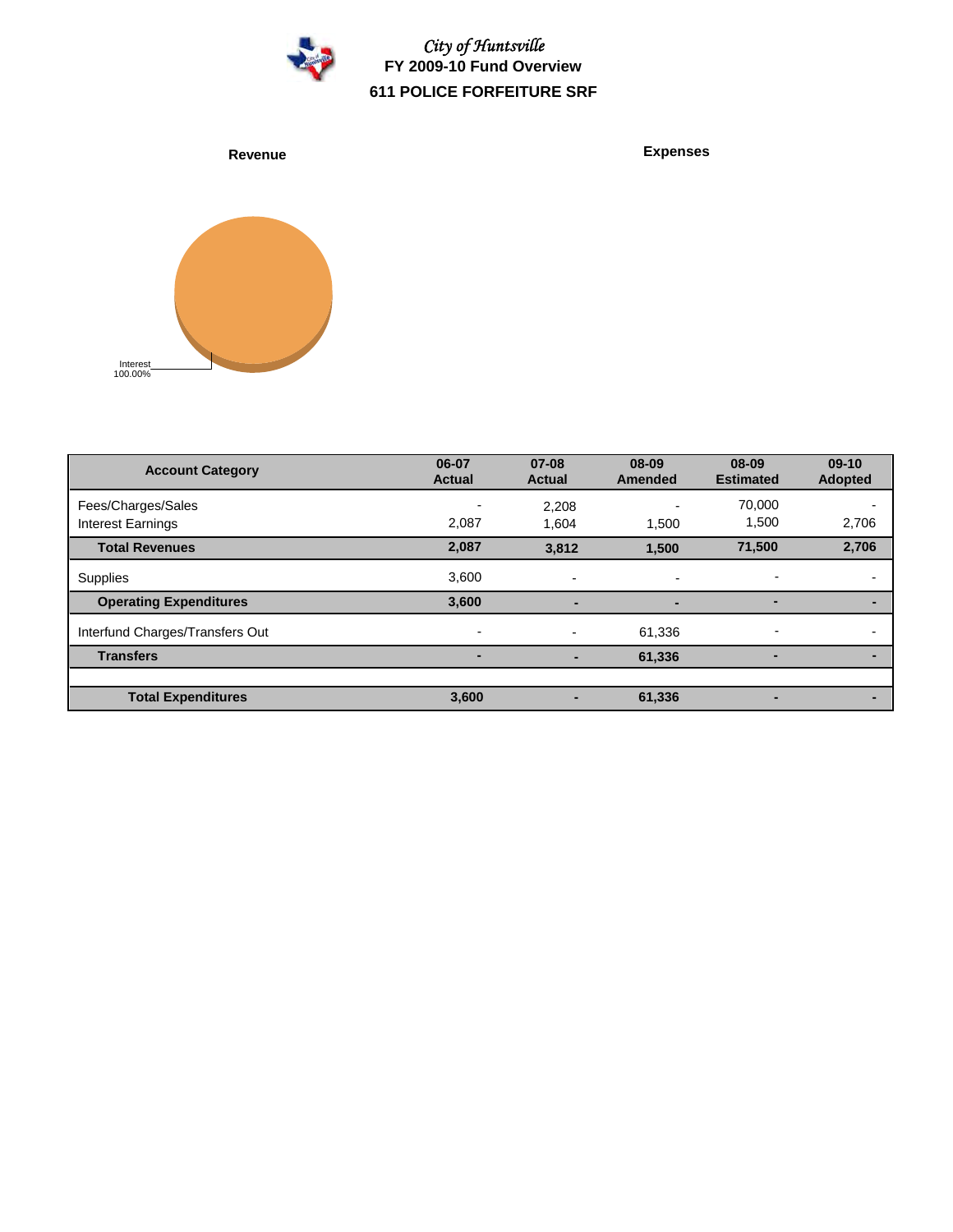

*City of Huntsville* **FY 2009-10 Fund Overview 612 School Resource Officer SRF**



| <b>Account Category</b>             | 06-07<br><b>Actual</b> | $07 - 08$<br><b>Actual</b> | 08-09<br><b>Amended</b> | 08-09<br><b>Estimated</b> | $09-10$<br><b>Adopted</b> |
|-------------------------------------|------------------------|----------------------------|-------------------------|---------------------------|---------------------------|
| Inter Governmental                  | 257,456                | 248,147                    | 375,684                 | 375,684                   | 399,909                   |
| Interest Earnings                   | 7,549                  | 1,492                      | 2,000                   | 20                        | 111                       |
| Grants/Reimbursements/Contributions | 26,035                 | 21,511                     | 6,000                   | 6,000                     |                           |
| <b>Other Revenues</b>               |                        | 967                        |                         |                           |                           |
| Interfund Charges/Transfers In      |                        | 125,930                    | 91,521                  | 91,521                    | 99,977                    |
| <b>Total Revenues</b>               | 291,040                | 398,048                    | 475,205                 | 473,225                   | 499,997                   |
| Salaries/Other Pay/Benefits         | 385,907                | 423,283                    | 426,051                 | 428,326                   | 461,612                   |
| Supplies                            | 19,247                 | 19,741                     | 20,250                  | 21,921                    | 16,050                    |
| Maintenance Of Equipment            | 1,933                  | 2,006                      | 4,084                   | 3,915                     | 3,756                     |
| <b>Services And Utilities</b>       | 3,870                  | 7,125                      | 7,970                   | 8,159                     | 7,468                     |
| Insurance/Sundry/Elections          |                        | 1,910                      |                         |                           |                           |
| Programs/Projects                   | 4,483                  | 376                        |                         |                           |                           |
| <b>Operating Expenditures</b>       | 415,440                | 454,441                    | 458,355                 | 462,321                   | 488,886                   |
| Interfund Charges/Transfers Out     | 7,444                  | 36,438                     | 16,850                  | 16,850                    | 11,000                    |
| <b>Transfers</b>                    | 7,444                  | 36,438                     | 16,850                  | 16,850                    | 11,000                    |
|                                     |                        |                            |                         |                           |                           |
| <b>Total Expenditures</b>           | 422,884                | 490,879                    | 475,205                 | 479,171                   | 499,886                   |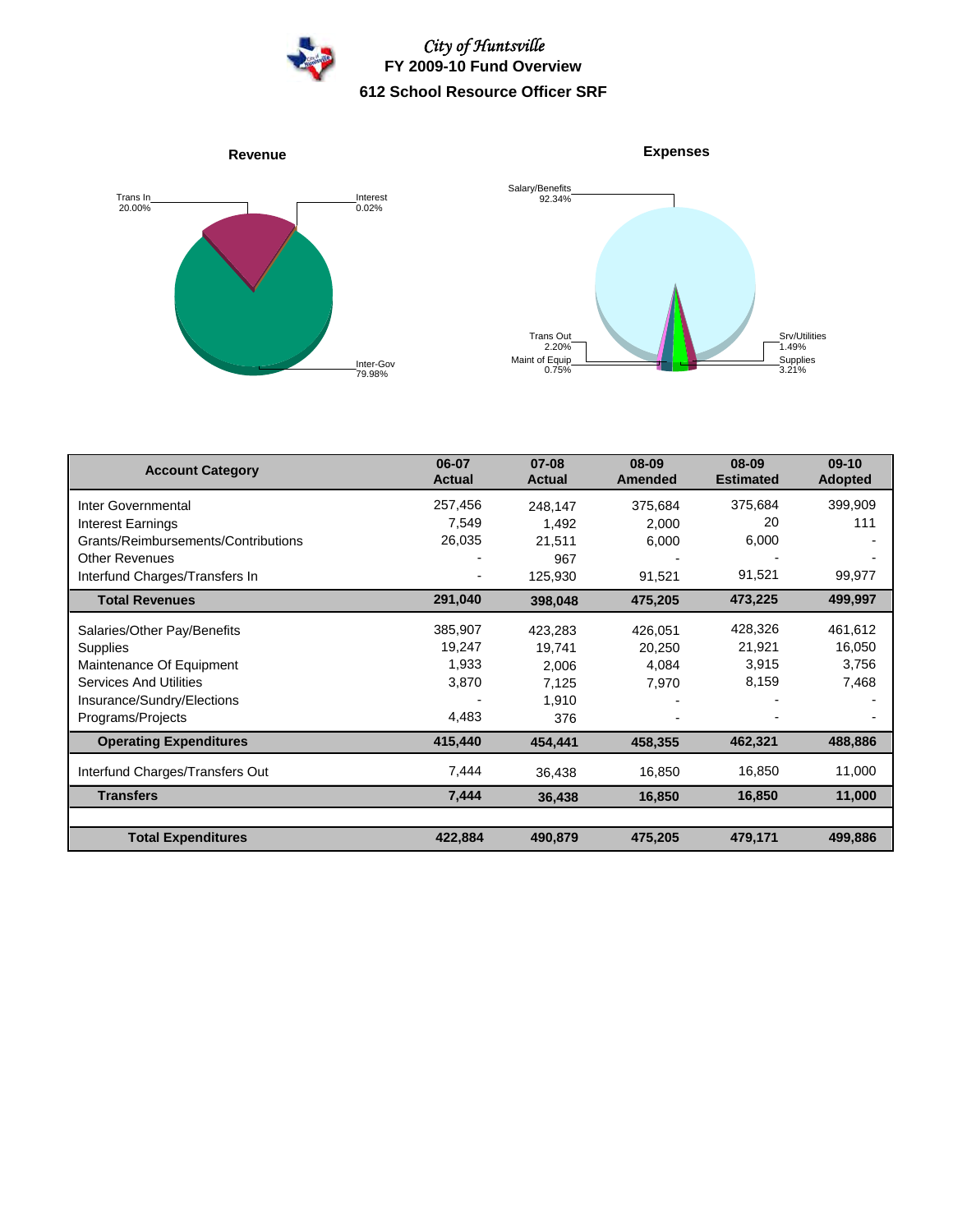

*City of Huntsville* **FY 2009-10 Fund Overview 614 POLICE GRANTS SRF**

**Revenue Expenses**



| <b>Account Category</b>             | 06-07<br><b>Actual</b> | $07 - 08$<br><b>Actual</b> | 08-09<br><b>Amended</b> | 08-09<br><b>Estimated</b> | $09-10$<br><b>Adopted</b> |
|-------------------------------------|------------------------|----------------------------|-------------------------|---------------------------|---------------------------|
| Interest Earnings                   | 1,536                  | 1.036                      | 1.000                   | 570                       | 921                       |
| Grants/Reimbursements/Contributions | 18,886                 | 31.078                     | 51,680                  | $\overline{\phantom{0}}$  |                           |
| <b>Other Revenues</b>               | 6,000                  | 125                        |                         | $\overline{\phantom{0}}$  |                           |
| Medical Insurance - City Portion    | 19.577                 | $\blacksquare$             | -                       | $\overline{\phantom{a}}$  |                           |
| <b>Total Revenues</b>               | 45,999                 | 32,238                     | 52,680                  | 570                       | 921                       |
| Maintenance Of Equipment            |                        |                            | 1,525                   |                           |                           |
| <b>Services And Utilities</b>       |                        | 983                        | 12.200                  | 16,000                    |                           |
| Programs/Projects                   | 18.531                 | 14,120                     | 39,480                  | 15,200                    |                           |
| <b>Operating Expenditures</b>       | 18,531                 | 15,103                     | 53,205                  | 31,200                    |                           |
| <b>Total Expenditures</b>           | 18,531                 | 15,103                     | 53,205                  | 31,200                    |                           |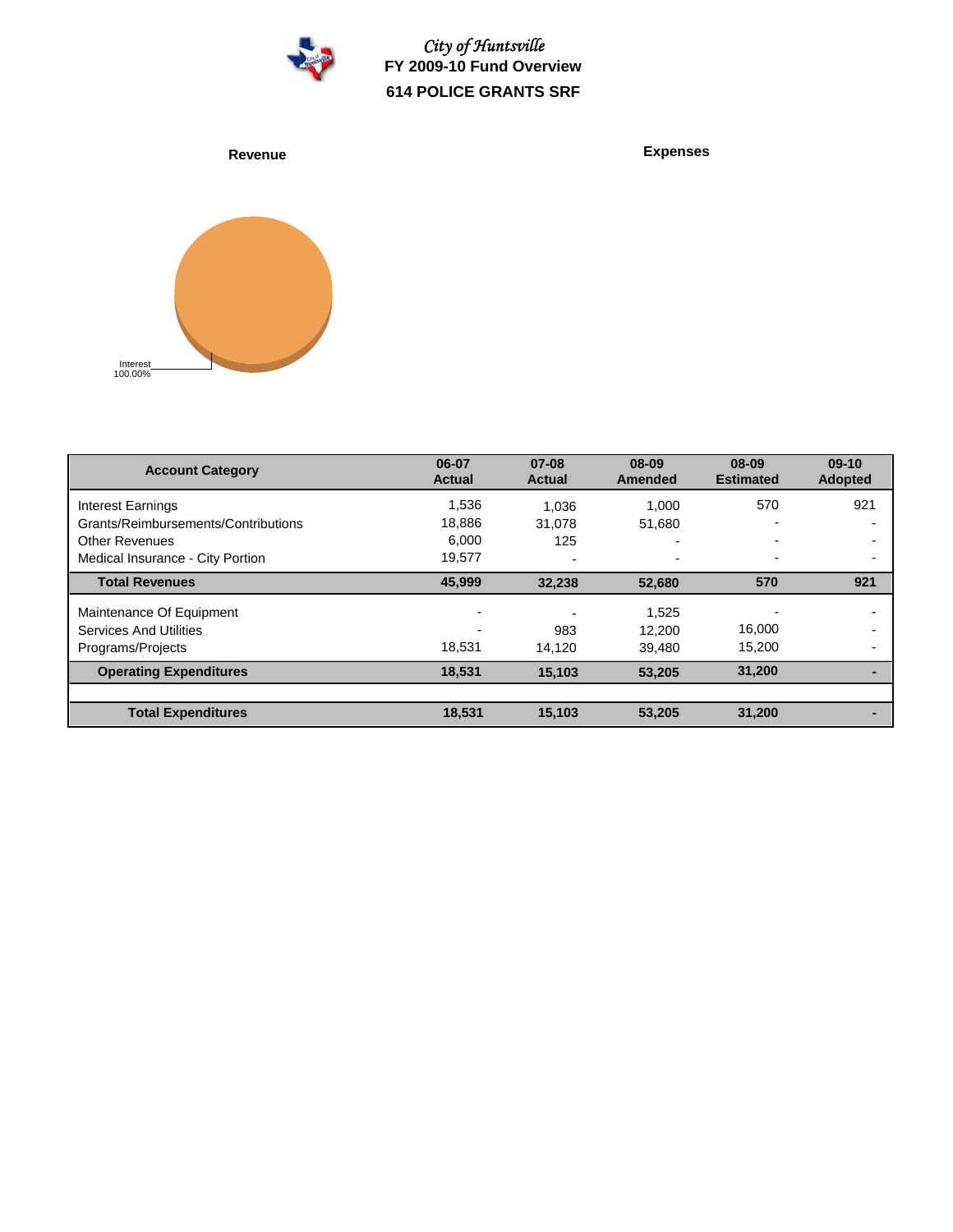



| <b>Account Category</b>             | 06-07<br><b>Actual</b> | $07 - 08$<br><b>Actual</b> | 08-09<br><b>Amended</b> | 08-09<br><b>Estimated</b> | $09-10$<br><b>Adopted</b> |
|-------------------------------------|------------------------|----------------------------|-------------------------|---------------------------|---------------------------|
| <b>Hotel/Motel Taxes</b>            | 73,012                 | 87,546                     | 85,000                  | 72,000                    | 85,000                    |
| Fees/Charges/Sales                  | 8,708                  | 6,212                      | 7,400                   | 6,500                     | 6,500                     |
| <b>Interest Earnings</b>            | 3,229                  | 3,462                      | 3,000                   | 780                       | 1,258                     |
| Grants/Reimbursements/Contributions | 10,753                 | 3,051                      | 2,000                   | 1,500                     | 1,500                     |
| <b>Other Revenues</b>               |                        | 47                         |                         |                           |                           |
| Interfund Charges/Transfers In      | 77,274                 | 65,809                     | 133,644                 | 133,644                   | 80,579                    |
| <b>Total Revenues</b>               | 172,976                | 166,128                    | 231,044                 | 214,424                   | 174,837                   |
| Salaries/Other Pay/Benefits         |                        | 109,974                    | 128,787                 | 129,447                   | 131,939                   |
| Supplies                            | 5,889                  | 5,325                      | 28.699                  | 28,699                    | 5,500                     |
| Maintenance Of Structures           | 4,452                  |                            |                         |                           |                           |
| Maintenance Of Equipment            | 1,026                  | 1,593                      | 1,610                   | 1,610                     | 1,610                     |
| Services And Utilities              | 56,118                 | 72,548                     | 68,030                  | 72,327                    | 78,490                    |
| Programs/Projects                   | 12,555                 | 15,355                     | 15,790                  | 15,790                    | 15,500                    |
| Capital Outlays                     | 11,060                 |                            | 13,595                  | 13,595                    |                           |
| <b>Operating Expenditures</b>       | 91,100                 | 204,796                    | 256,511                 | 261,468                   | 233,039                   |
| Interfund Charges/Transfers Out     |                        | 5,110                      |                         |                           | 2,947                     |
| <b>Transfers</b>                    |                        | 5,110                      |                         |                           | 2,947                     |
|                                     |                        |                            |                         |                           |                           |
| <b>Total Expenditures</b>           | 91,100                 | 209,906                    | 256,511                 | 261,468                   | 235,986                   |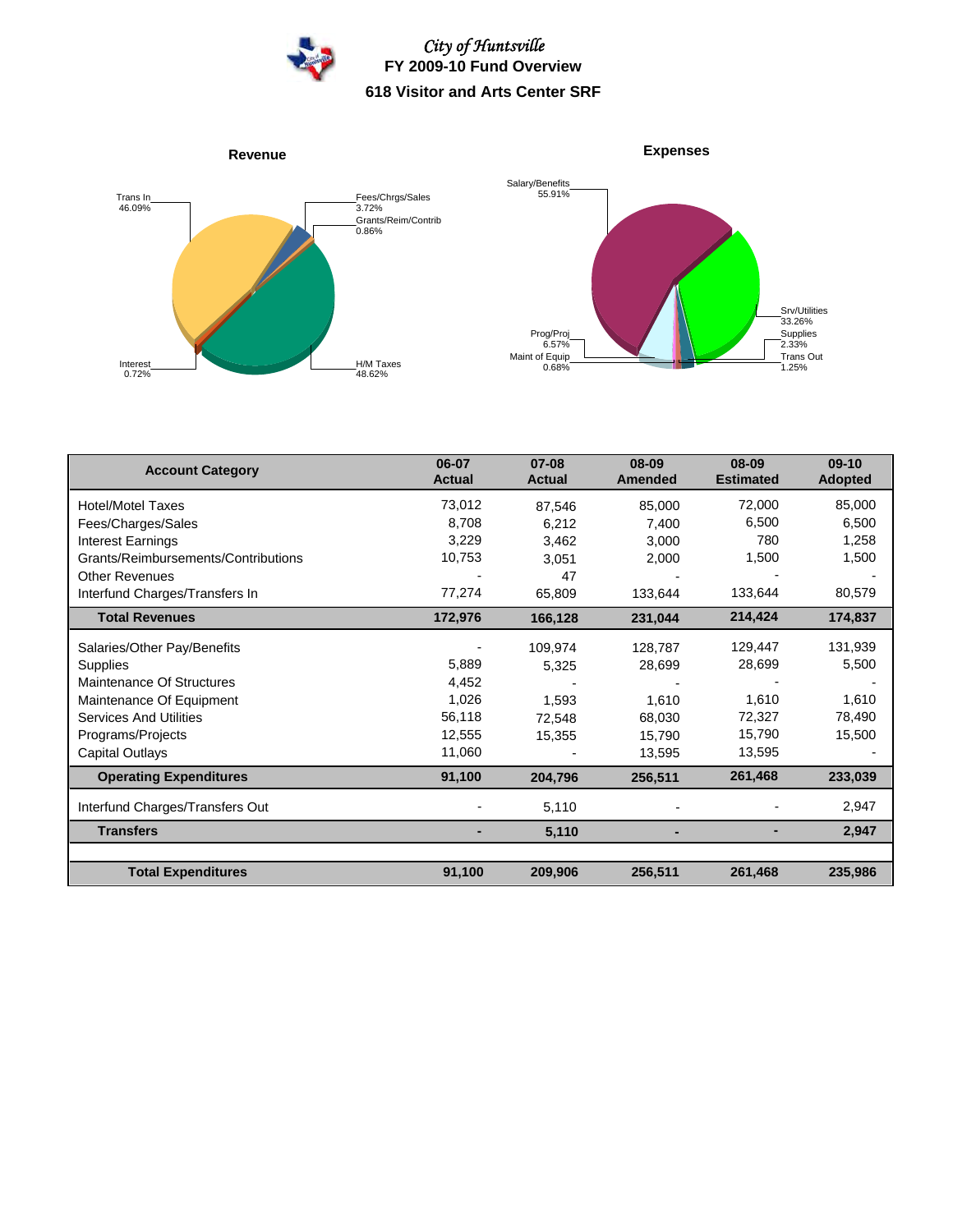

*City of Huntsville* **FY 2009-10 Fund Overview 625 Huntsville Beautification**



| <b>Account Category</b>                                         | 06-07<br><b>Actual</b> | $07-08$<br><b>Actual</b> | 08-09<br>Amended | 08-09<br><b>Estimated</b> | $09-10$<br><b>Adopted</b> |
|-----------------------------------------------------------------|------------------------|--------------------------|------------------|---------------------------|---------------------------|
| <b>Interest Earnings</b><br>Grants/Reimbursements/Contributions | 720<br>2,395           | 488<br>4.855             | 400<br>3.000     | 165<br>3,000              | 272<br>3,000              |
| <b>Total Revenues</b>                                           | 3.115                  | 5.343                    | 3,400            | 3,165                     | 3,272                     |
| Supplies                                                        | (1)                    | 8.115                    | 9.000            | 9,200                     | 9,000                     |
| <b>Operating Expenditures</b>                                   | (1)                    | 8,115                    | 9,000            | 9,200                     | 9,000                     |
|                                                                 |                        |                          |                  |                           |                           |
| <b>Total Expenditures</b>                                       | (1)                    | 8,115                    | 9,000            | 9,200                     | 9,000                     |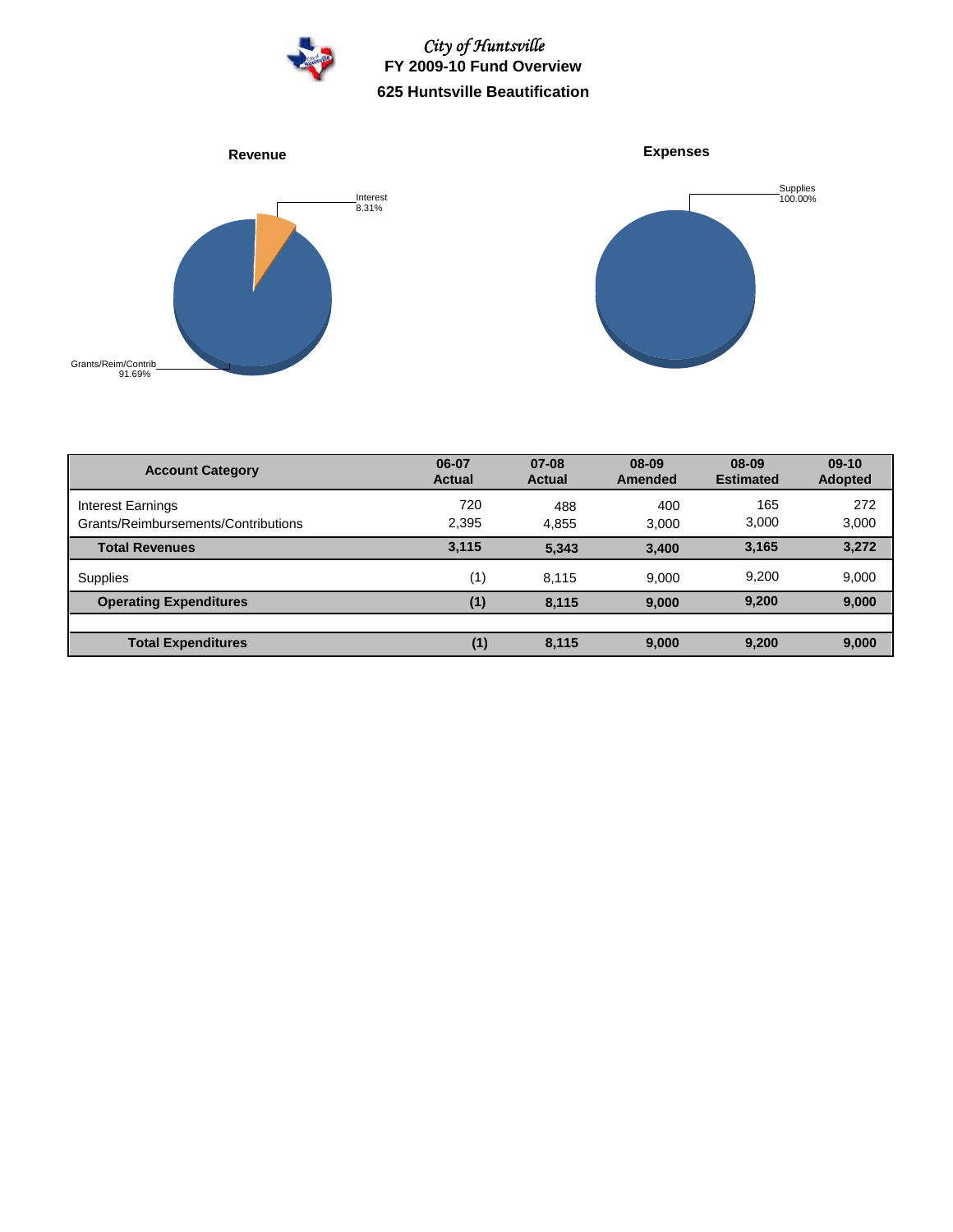



| <b>Account Category</b>                                                                                                            | 06-07<br><b>Actual</b>                                                            | $07 - 08$<br><b>Actual</b> | 08-09<br><b>Amended</b>                                         | 08-09<br><b>Estimated</b> | $09-10$<br><b>Adopted</b>                    |
|------------------------------------------------------------------------------------------------------------------------------------|-----------------------------------------------------------------------------------|----------------------------|-----------------------------------------------------------------|---------------------------|----------------------------------------------|
| <b>Hotel/Motel Taxes</b><br>Interest Earnings                                                                                      | 219,216<br>2,407                                                                  | 253,825<br>2,590           | 220,000<br>2,000                                                | 225,000<br>1,200          | 450,000<br>6,515                             |
| <b>Total Revenues</b>                                                                                                              | 221,623                                                                           | 256,415                    | 222,000                                                         | 226,200                   | 456,515                                      |
| Salaries/Other Pay/Benefits<br>Supplies<br>Maintenance Of Equipment<br><b>Services And Utilities</b><br>Insurance/Sundry/Elections | $\blacksquare$<br>$\overline{\phantom{0}}$<br>$\overline{\phantom{0}}$<br>195,840 | -<br>192,863               | $\overline{\phantom{0}}$<br>$\overline{\phantom{0}}$<br>216,290 | ۰<br>۰<br>-<br>149,536    | 132,980<br>1,500<br>500<br>88,221<br>138,700 |
| <b>Operating Expenditures</b>                                                                                                      | 195,840                                                                           | 192,863                    | 216,290                                                         | 149,536                   | 361,901                                      |
| Interfund Charges/Transfers Out                                                                                                    | $\blacksquare$                                                                    |                            | 125,910                                                         | 125,910                   | 155,611                                      |
| <b>Transfers</b>                                                                                                                   |                                                                                   |                            | 125,910                                                         | 125,910                   | 155,611                                      |
|                                                                                                                                    |                                                                                   |                            |                                                                 |                           |                                              |
| <b>Total Expenditures</b>                                                                                                          | 195,840                                                                           | 192,863                    | 342,200                                                         | 275,446                   | 517,512                                      |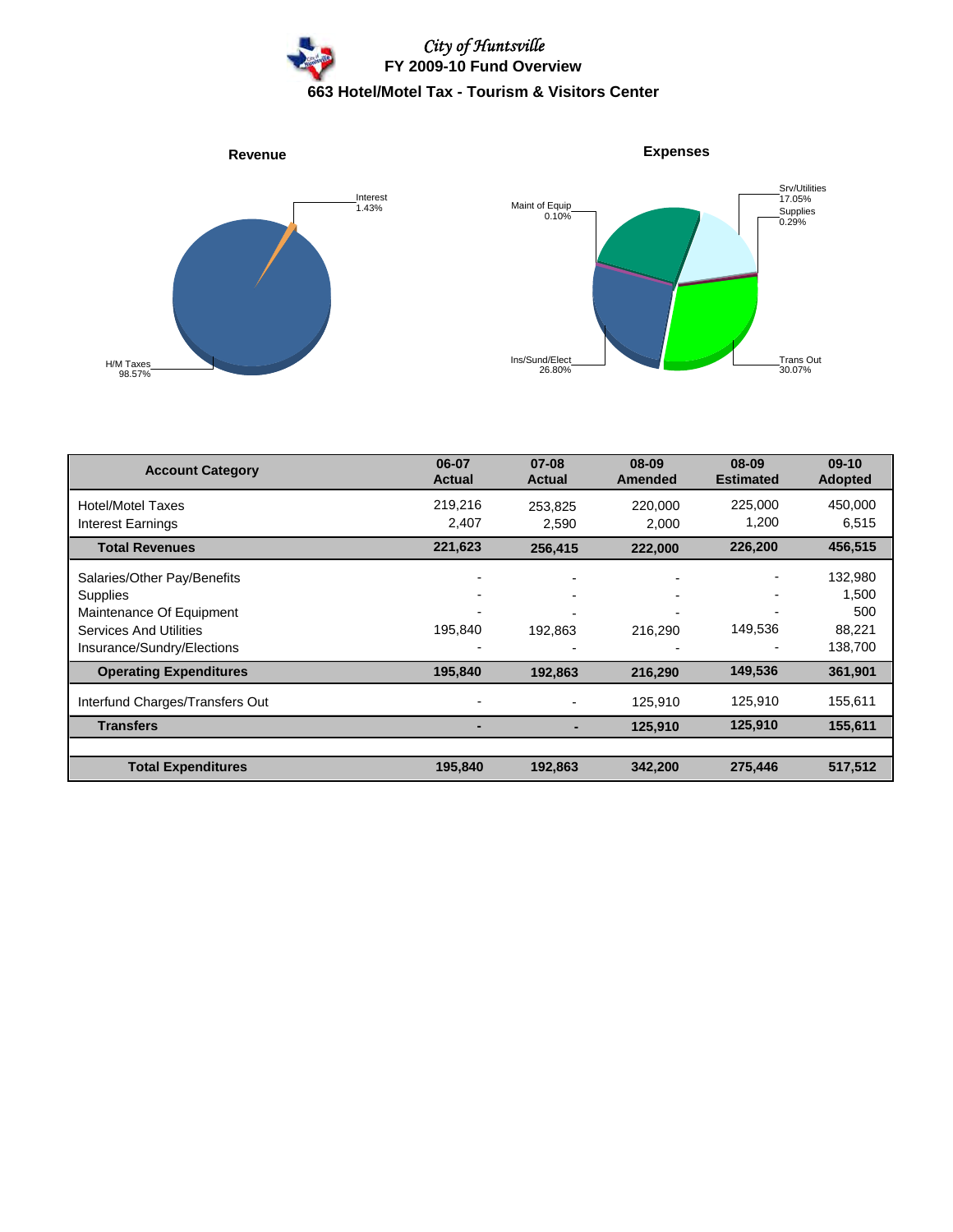

*City of Huntsville* **FY 2009-10 Fund Overview 664 Hotel/Motel Tax - Visitor Center**

**Revenue Expenses**

| <b>Account Category</b>             | 06-07<br><b>Actual</b> | $07 - 08$<br><b>Actual</b> | 08-09<br><b>Amended</b> | 08-09<br><b>Estimated</b> | $09-10$<br><b>Adopted</b> |
|-------------------------------------|------------------------|----------------------------|-------------------------|---------------------------|---------------------------|
| <b>Hotel/Motel Taxes</b>            | 219,279                | 251,237                    | 220,000                 | 225,000                   |                           |
| Fees/Charges/Sales                  | 30,074                 |                            |                         |                           |                           |
| <b>Interest Earnings</b>            | 6,738                  | 6,656                      | 5,000                   | 3,200                     |                           |
| Grants/Reimbursements/Contributions | 1,150                  | 2,850                      |                         |                           |                           |
| <b>Total Revenues</b>               | 257,241                | 260,743                    | 225,000                 | 228,200                   |                           |
| Supplies                            |                        |                            | 2,411                   |                           |                           |
| Maintenance Of Structures           |                        | 1,069                      | 35,000                  | 8,500                     |                           |
| <b>Services And Utilities</b>       | 126,838                | 129,920                    | 152,300                 | 162,907                   |                           |
| <b>Operating Expenditures</b>       | 126,838                | 130,990                    | 189,711                 | 171,407                   |                           |
| Interfund Charges/Transfers Out     | 50,000                 | 50,000                     | 27,782                  | 27,782                    |                           |
| <b>Transfers</b>                    | 50,000                 | 50,000                     | 27,782                  | 27,782                    |                           |
| <b>Total Expenditures</b>           | 176,838                | 180,990                    | 217,493                 | 199,189                   |                           |